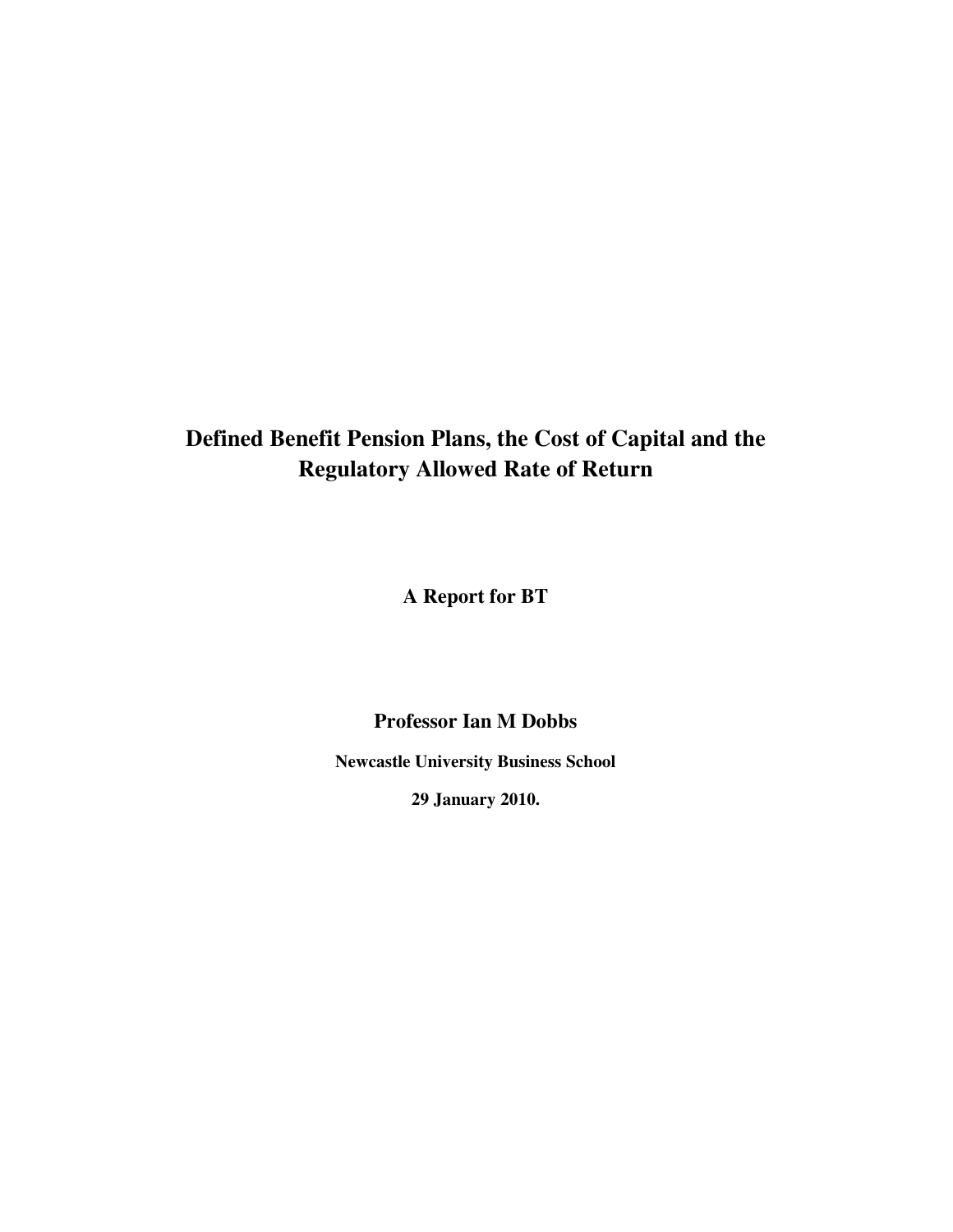#### **SUMMARY**

The Ofcom pensions review Consultation Document 1/12/2009 raises questions concerning the impact of the BT defined benefit pension fund upon the assessment of the regulatory allowed rate of return (the *AROR*), the cost of finance used in price cap and control computations. The key issue is whether the current methodology used by Ofcom for assessing the *AROR* is biased because possible pension effects are ignored – and if so – whether some explicit adjustment should be made. The Consultation Document includes a report by Professor Ian Cooper which discusses the theory and evidence for making such an adjustment to the *AROR*. Professor Cooper's overall conclusion is that 'there is no robust procedure' for determining the appropriate extent of the adjustment, and that the empirical evidence for a pension effect is weak. He concludes that no adjustment should therefore be made. Cooper considers, however, that in making no adjustment for pension effects, if there is any bias at all, it tends to be toward setting 'too high' an *AROR.*

This report (a) reviews the Cooper report and more generally the theory and evidence behind 'pension fund effects' on the firm's cost of finance and (b) presents, in the light of this, my conclusions on the key issues raised by Ofcom.

My overall conclusion is that Professor Cooper is correct in proposing that no adjustment should be made to the *AROR* and I provide further evidence in favour of this conclusion. I also show that, it is entirely possible, in particular cases (for example, the BT pension fund), that the net systematic risk of the pension fund can be negative. That is, ignoring possible pension risk effects does not necessarily lead, even in theory, to a degree of under-estimation in the firm's cost of finance. In so far as there is a theoretical bias, it is possible this can go either way and in 2008 it is possible that BT's *AROR* should have been above that which Ofcom would have set using the standard CAPM formula. This arises from the fact that the BT fund has been significantly de-risking its asset portfolio and also because the fund liabilities probably have higher systematic risk than has normally been assumed.

While Professor Cooper's Report is both thorough and persuasive, one issue which is not addressed concerns the extent to which any directional bias from pension effects should affect uplift of the *AROR* from a central estimate. In the final section of my report, I discuss the rationale for 'headroom', why it should be retained as a matter of economic principle – and why it would be a mistake to reduce it because of pension risk effects.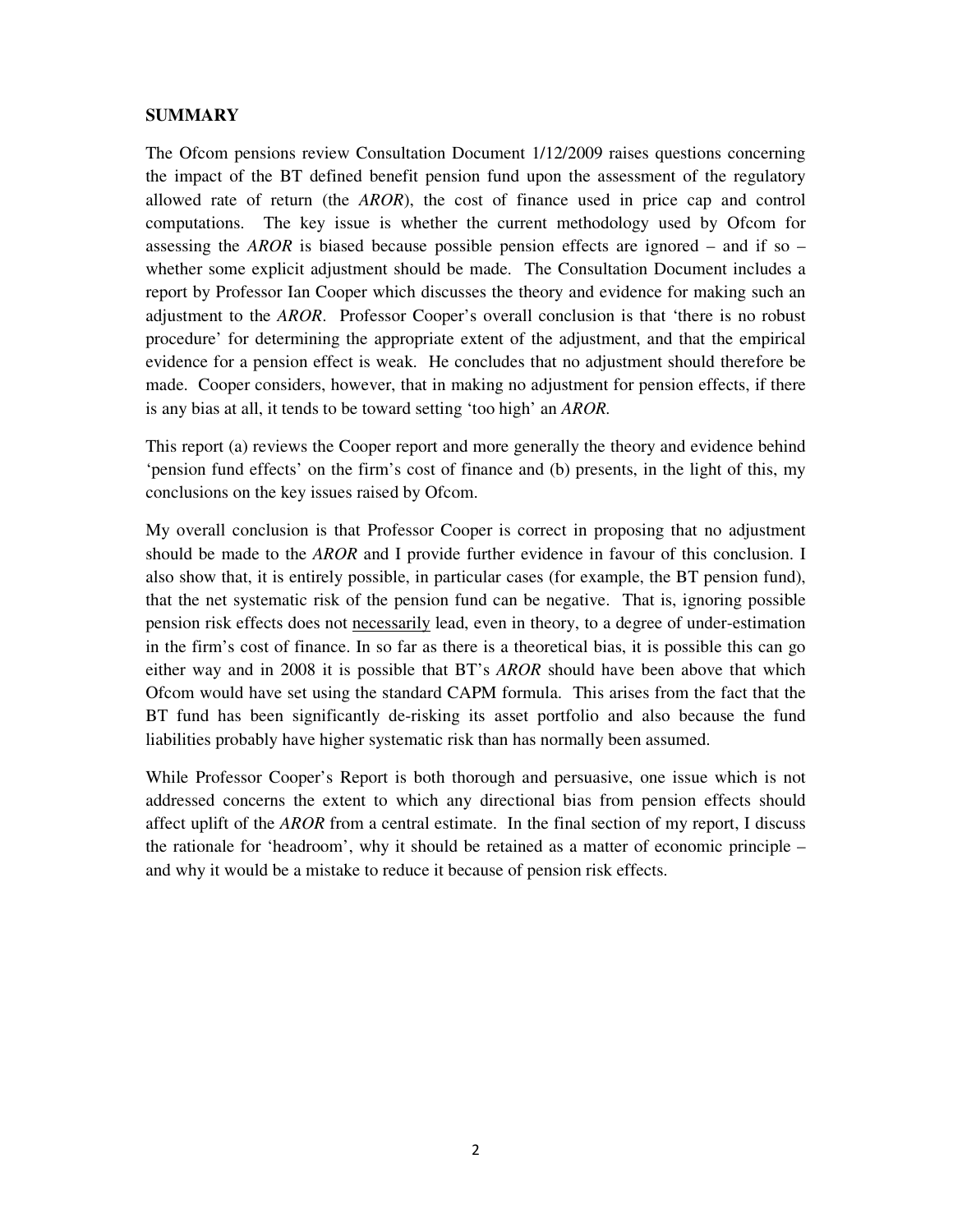- 1. This paper addresses the question of whether the estimate of the firm's cost of finance, and hence the allowed rate of return (*AROR*) set by the regulator, should be adjusted to take account of possible risk spillovers from the firm's pension fund assets and liabilities. A recent paper by Jin, Merton and Bodie [2006] (JMB hereafter) suggests that it should. The question is raised in Ofcom's Condoc (Dec., 2009) and examined in detail in a report by Professor Cooper. The Cooper report outlines the basic theory and reviews the evidence that underpins it.
- 2. The purpose of this paper is to provide an assessment of the Cooper report, along with providing additional (UK) evidence not cited in that report which is in favour of his general conclusion, that no adjustment should be made for pension effects. If regulators do conclude that no adjustment should be made, they may nevertheless take the view that in doing so they are being 'generous' to the regulated firm, and hence use this as a rationale for reducing the level of 'headroom' when setting the *AROR*. Accordingly, the final part of my report discusses the rationale for headroom, and why it would be a mistake to reduce it.
- 1. **Introduction**<br>
This paper addresses the question of<br>
finance, and hence the allowed rate of j<br>
adjusted to take account of possible risk<br>
and liabilities. A recent paper by Jin,<br>
suggests that it should. The question i 3. The rest of this section gives an overview of the issues. Section 2 gives a short exposition of the JMB theory for pension risk adjustments; this facilitates discussion of both the JMB paper and the Cooper report and minimises the need to continually cross reference materials. Section 3 examines the findings and implications of the Cooper report; specifically section 3.1 outlines Cooper's assessment of the weakness in the JMB theory and evidence, section 3.2 provides a commentary on this, section 3.3 identifies and discusses other empirical evidence that further strengthens Cooper's conclusions. Section 4 then briefly examines the merits of allowing 'headroom' when setting the *AROR* and why this headroom should not be dissipated.
- 4. Why might the existence of a defined benefit pension fund affect a firm's cost of finance? UK regulators, including Ofcom, increasingly subscribe to a 'build up' approach to the assessment of the cost of finance in which it is assumed that systematic risk matters, the CAPM holds, and leverage adjustments can be made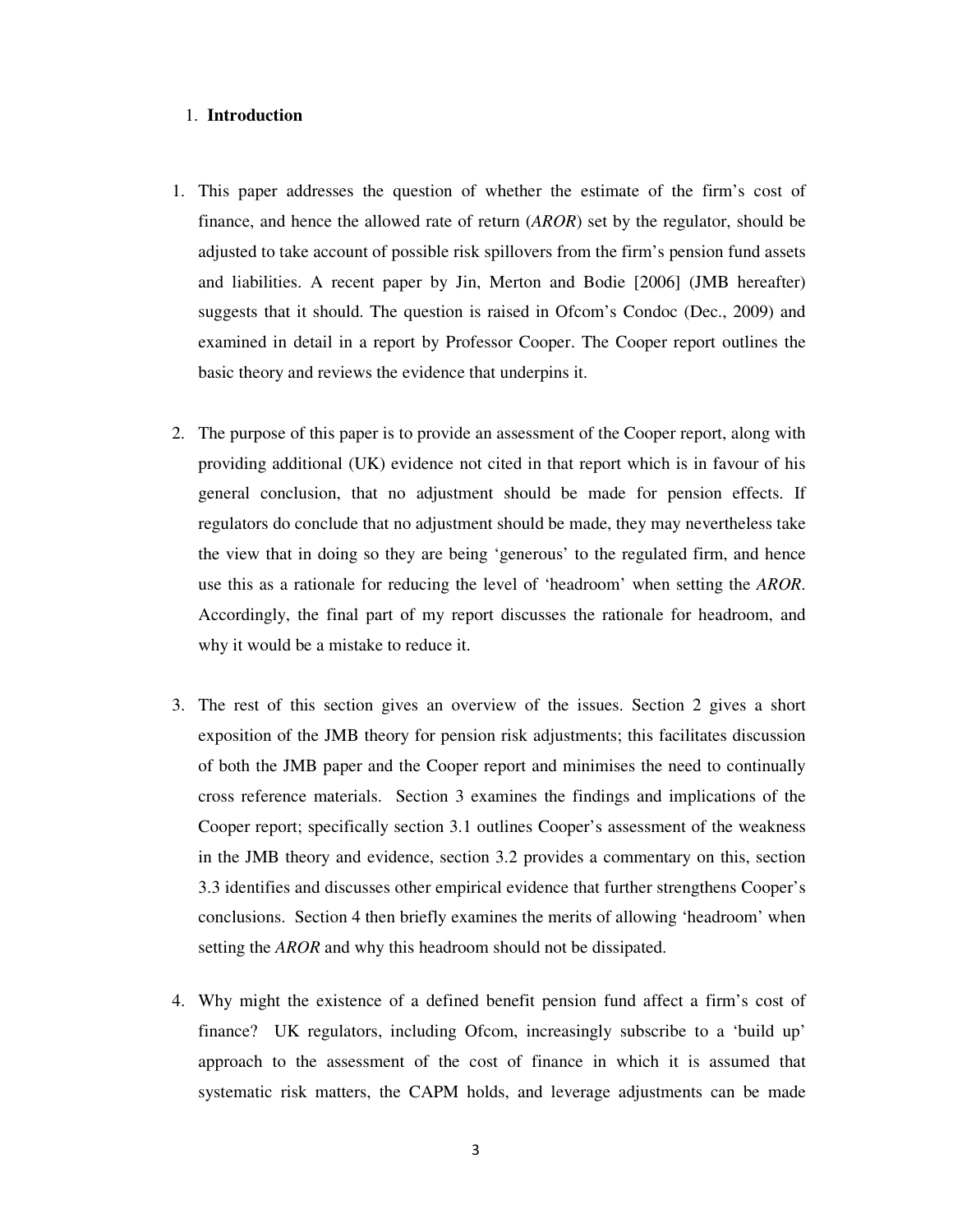using a Modigliani-Miller (or possibly Miles-Ezzell) capital structure framework.<sup>1</sup> Using this framework, a recent paper by Jin, Merton and Bodie  $[2006]$ <sup>2</sup> has shown that, if one accepts the extended balance sheet view of the firm, the systematic risk of both the pension fund liabilities, the pension fund assets, and the extent of any imbalance in the overall pension deficit/surplus -all may have an impact on the estimate of the firm's operating risk (and hence the estimate of the firm's cost of finance). The JMB paper provides a simple method for adjusting the estimate of the operating asset beta to take account of this pension effect, and shows, through some numerical examples, that if the theory holds in practice, the magnitude of the bias could be substantial.

- 5. Ofcom commissioned Professor Ian Cooper to review the JMB paper and to assess whether it provides the basis for making a pension risk adjustment to the estimate of the regulatory allowed rate of return (*AROR*). Professor Cooper makes a thorough assessment of the extent to which JMB theory holds in practice – and finds that the academic literature and, in particular, the econometric evidence in favour of 'flow through' from pension fund risk is weak and highly dependent on modelling assumptions. Overall, he finds that, whilst there may be some limited pension risk 'flow through', and whilst ignoring it tends toward some degree of under-estimation of the *AROR*, the JMB adjustment is neither robust nor reliable. In particular, he finds that if the JMB adjustment is applied, it tends to lead to significant over-adjustment in the estimate of the *AROR*.
- 6. In my view, the Cooper report provides a convincing case for NOT making an adjustment to *AROR* to account for pension risk. It is hard not to agree with this conclusion, taking account the naivety of the conceptual framework (in that it ignores so many critical factors – these are discussed in section 3 below) and the fact that the

-------

-----------------------------------------------

<sup>-</sup>----- $1$  Two merits of the CAPM approach are worth emphasising

<sup>(</sup>i) Transparency (the methodology is straightforward and easy to understand)

<sup>(</sup>ii) Consistency (it facilitates a consistent approach across firms and sectors (concerning values to be used for key parameters).

There continues to be debate over the merits of the CAPM (and the extent to which beta affects expected return) and also whether leverage adjustments are empirically justified.

 $2$  See also Merton [2006], [2007].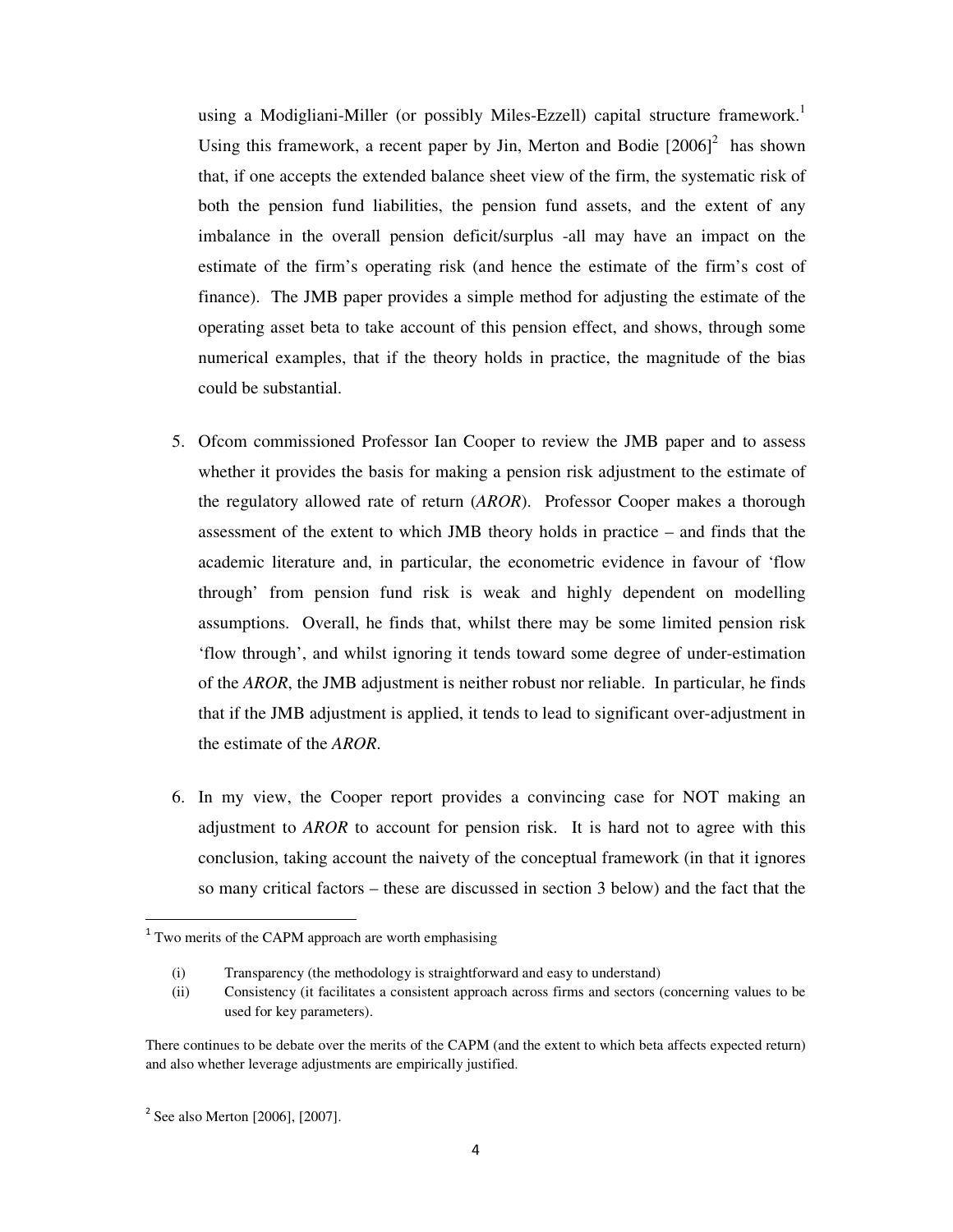econometric evidence, particularly on UK data, suggests ANY flow through effect is at best severely attenuated and most likely, not significant at all (again, see section 3 below). 3

7. Historically, regulators have tended to build 'headroom' into the assessments of the *AROR*. If, following the present consultation, and as seems likely, regulators choose to make no adjustment for pension risk when estimating the WACC, there is clearly a possibility they may choose in the future to build 'less headroom' into their assessment of the *AROR* simply because they are 'already being generous' in not making any pension risk adjustment. Section 4 addresses this issue and I argue there that reducing headroom would not be an appropriate response.

#### **2 The Theoretical Basis for JMB's Pension risk adjustment**

- 8. The Jin, Merton and Bodie (JMB) analysis focuses on the expected return on the firm's operating assets  $(R_{OA})$ . This is the discount rate the firm supposedly uses for evaluating projects in its 'normal' line of business.<sup>4</sup> In the absence of the pension effect, this is simply the weighted average cost of capital (*WACC*). It is this value on which regulators typically base the allowed rate of return (*AROR*).
- 9. JMB argue that when there is a sizeable defined benefit pension plan,  $R_{OA}$  may well deviate from *WACC*. The JMB analysis ignores the impact of corporate and personal taxes, default risk (and hence the pension protection fund and Government guarantee), and further assumes the *CAPM* holds, such that the beta of any asset or portfolio determines its expected return (*R*) according to the formula

$$
R = R_f + (R_m - R_f)\beta
$$
 (1)

 $3<sup>3</sup>$  I understand similar conclusions were found by other consultants commissioned by Ofcom to review this matter in the recent past.

<sup>&</sup>lt;sup>4</sup> Actually, in theory at least, this is not true for projects with significantly different levels of systematic risk from the normal line of business, and it is not true for projects that have flexibility – see section 3 below.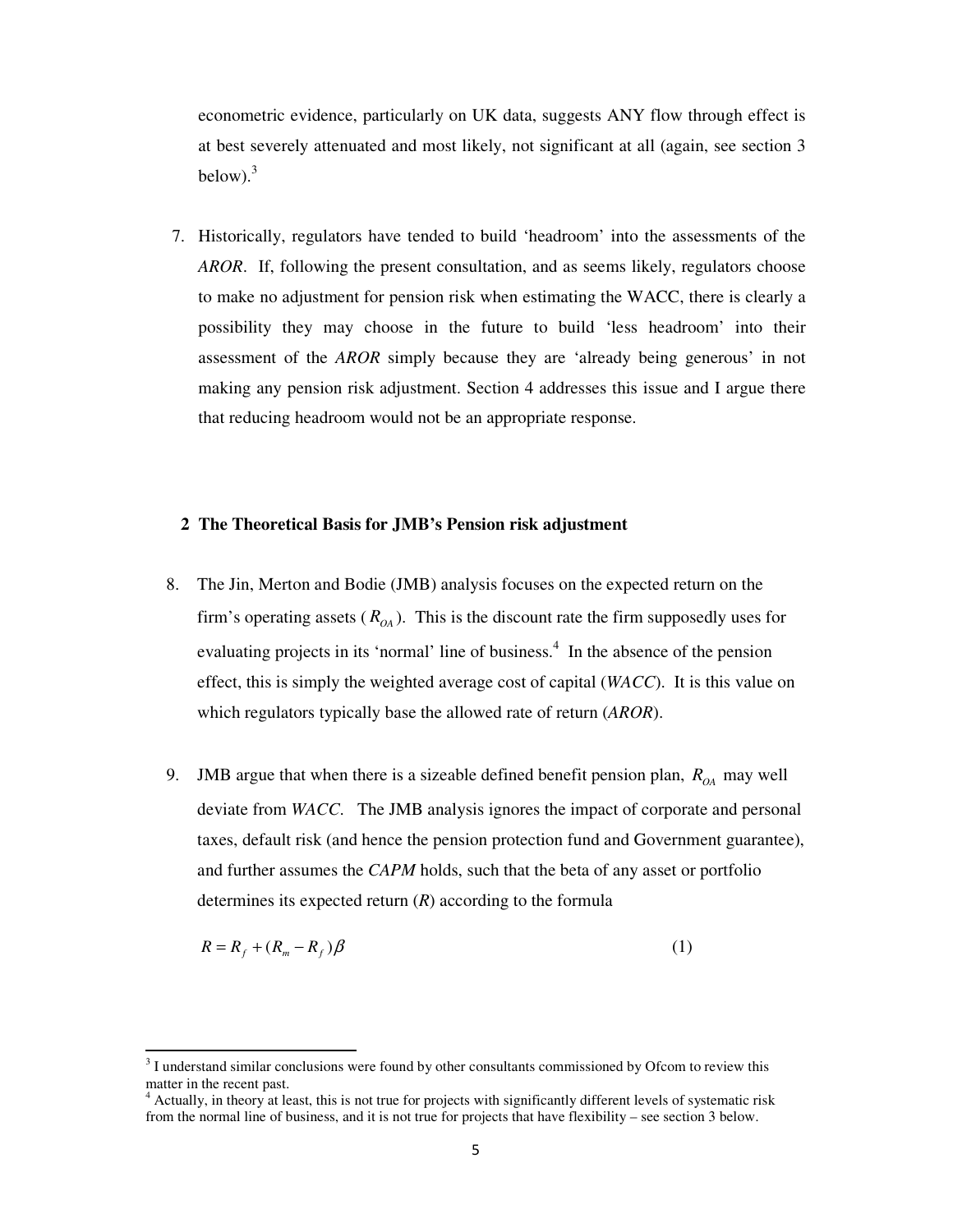where  $R_f$  denotes the risk free rate,  $R_m$  denotes the expected return on the market as a whole and  $\beta$  denotes the beta of the asset.

- 10. In the absence of a defined benefit pension scheme, the balance sheet identity is that the firm's liabilities (equity plus debt) equal its assets (operating assets). Given the identity, the risk of the former is equal to the risk of the latter. When deciding whether to make investments in the normal line of business for the firm (through adding to its operating assets), the risk of this investment will be the same as that of the firm's operating assets as a whole, and this can be measured by the observed risk of the firm's liabilities, its debt plus equity. The *WACC* measures the expected return required by these asset-holders. Hence the *WACC* is the appropriate rate to use to discount new investments which have the same risk as the average for the firm's operating assets.
- 11. However, this ignores the risk in the pension scheme. According to JMB, the balance sheet identity should include both pension assets and pension liabilities. Let *A* denote the firm's assets; this is equal to its operating assets (*OA*) and its pension assets (*PA*). The liabilities  $(L)$  for the firm are its equity  $(E)$  and debt  $(D)$  but also its pension liabilities (*PL*). As an equation,

$$
A = (OA + PA) = (E + D + PL) = L
$$
\n<sup>(2)</sup>

It follows that

$$
OA = E + D + PL - PA = E + D - S
$$
\n
$$
S = PA - PL
$$
\n
$$
(3)
$$
\nwhere  $S = PA - PL$ 

is the pension surplus. At the time of writing, most UK defined benefit pension schemes are in deficit – such that *S*<0.

12. If it is assumed that equation (3) holds at each moment in time, then a standard analysis of systematic risk can be implemented. Given that the beta of a portfolio of assets is equal to the weighted average of the betas of its individual components, it follows from (3) that

$$
OA\beta_{OA} = E\beta_E + D\beta_D + PL\beta_{PL} - PA\beta_{PA}
$$
\n<sup>(5)</sup>

Rearranging this,

$$
\beta_{OA} = \frac{E}{OA} \beta_E + \frac{D}{OA} \beta_D + \frac{PL}{OA} \beta_{PL} - \frac{PA}{OA} \beta_{PA}
$$
\n(6)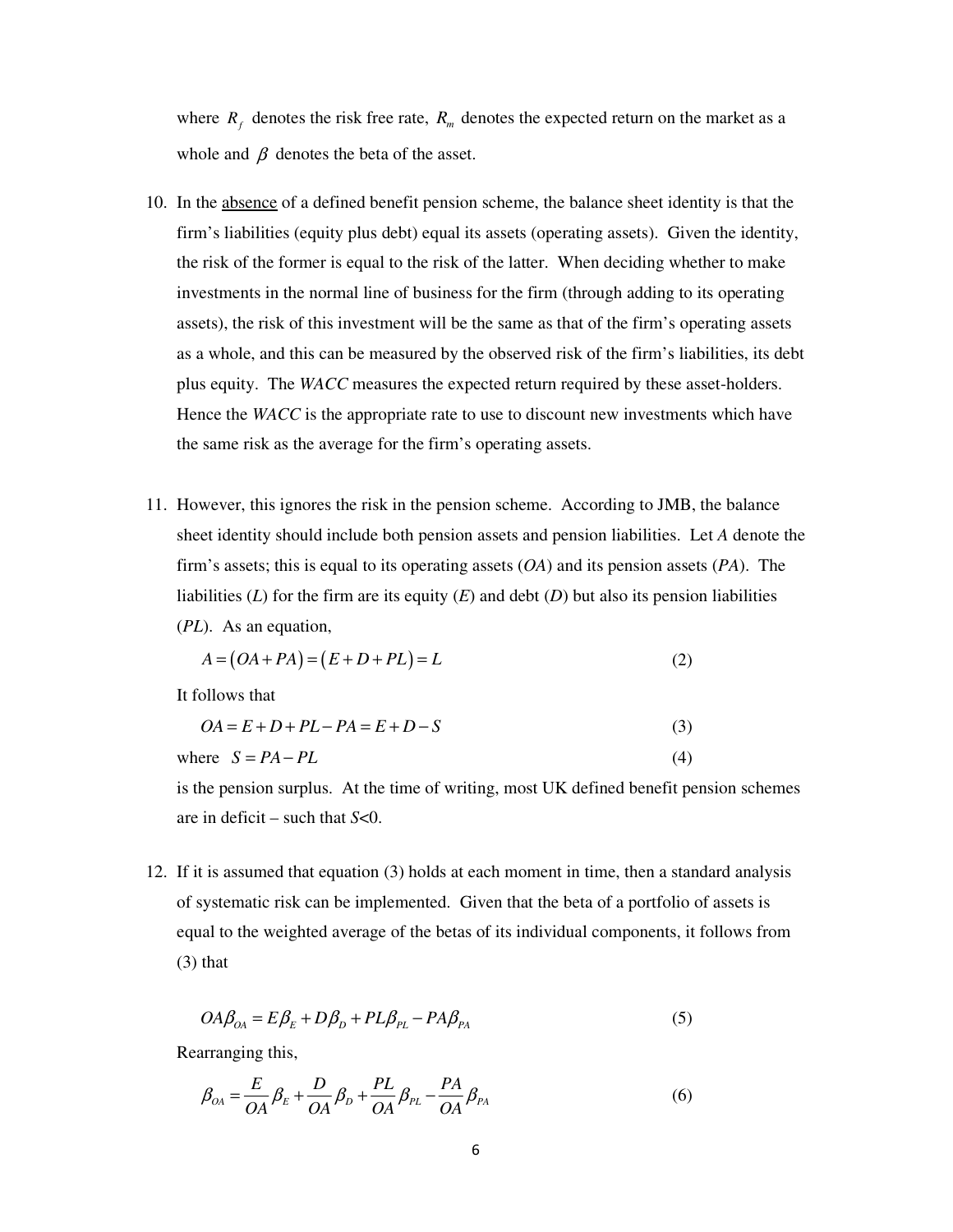or, using (3) again, as

$$
\beta_{OA} = \frac{E}{D + E - S} \beta_E + \frac{D}{D + E - S} \beta_D + \left( \frac{PL}{D + E - S} \beta_{PL} - \frac{PA}{D + E - S} \beta_{PA} \right) (7)
$$

13. Finally, the discount rate for the firm's operating assets, *OA*, or for investments with similar risk to the firm's existing operating assets is, from the *CAPM*,

$$
R_{OA} = R_f + (R_m - R_f) \beta_{OA} \tag{8}
$$

This makes clear that, theoretically, the estimate for  $\beta_{OA}$  and hence  $R_{OA}$  (on which the value for *AROR* is based) requires estimates of not only  $E, D, \beta_E, \beta_D$  but also

 $PL, PA, \beta_{PL}, \beta_{PA}$ . By contrast, the conventional *WACC* is calculated as (recall there are no taxes in the JMB analysis)

$$
WACC = \frac{E}{E+D}R_e + \frac{D}{E+D}R_d
$$
\n<sup>(9)</sup>

which using the *CAPM*, implies

$$
WACC = \frac{E}{E+D} (R_f + (R_m - R_f)\beta_e) + \frac{D}{E+D} (R_f + (R_m - R_f)\beta_d)
$$
  
=  $R_f + (R_m - R_f) \left(\frac{E}{E+D} \beta_e + \frac{D}{E+D} \beta_d\right)$  (10)

14. In this conventional measure of *WACC*, the risk is measured simply as the weighted average of the risk of its equity and its debt. That is, the measure of the firm's asset beta, denoted in what follows as  $\beta_{E+D}$  (as per JMB, to distinguish it from the correct measure,  $\beta_{\scriptscriptstyle{OA}}$ ) is measured as

$$
\beta_{E+D} = \frac{E}{E+D} \beta_e + \frac{D}{E+D} \beta_d \tag{11}
$$

Compare this with the correct measure for  $\beta_{OA}$  in (7). Two types of error arise; firstly, (11) does not correct the measure of assets for any imbalance in the pension surplus (it assumes *S*=0). However, notice that even if the pension scheme is in balance (*S*=0), there is an error if there is any difference between the beta of the pension scheme assets and its liabilities. For example, if *S*=0, (7) becomes

$$
\beta_{0A} = \frac{E}{D+E} \beta_E + \frac{D}{D+E} \beta_D + \left(\frac{PL}{D+E} \beta_{PL} - \frac{PA}{D+E} \beta_{PA}\right) \tag{12}
$$

Thus, even with zero pension surplus, only if the risks for pension assets and liabilities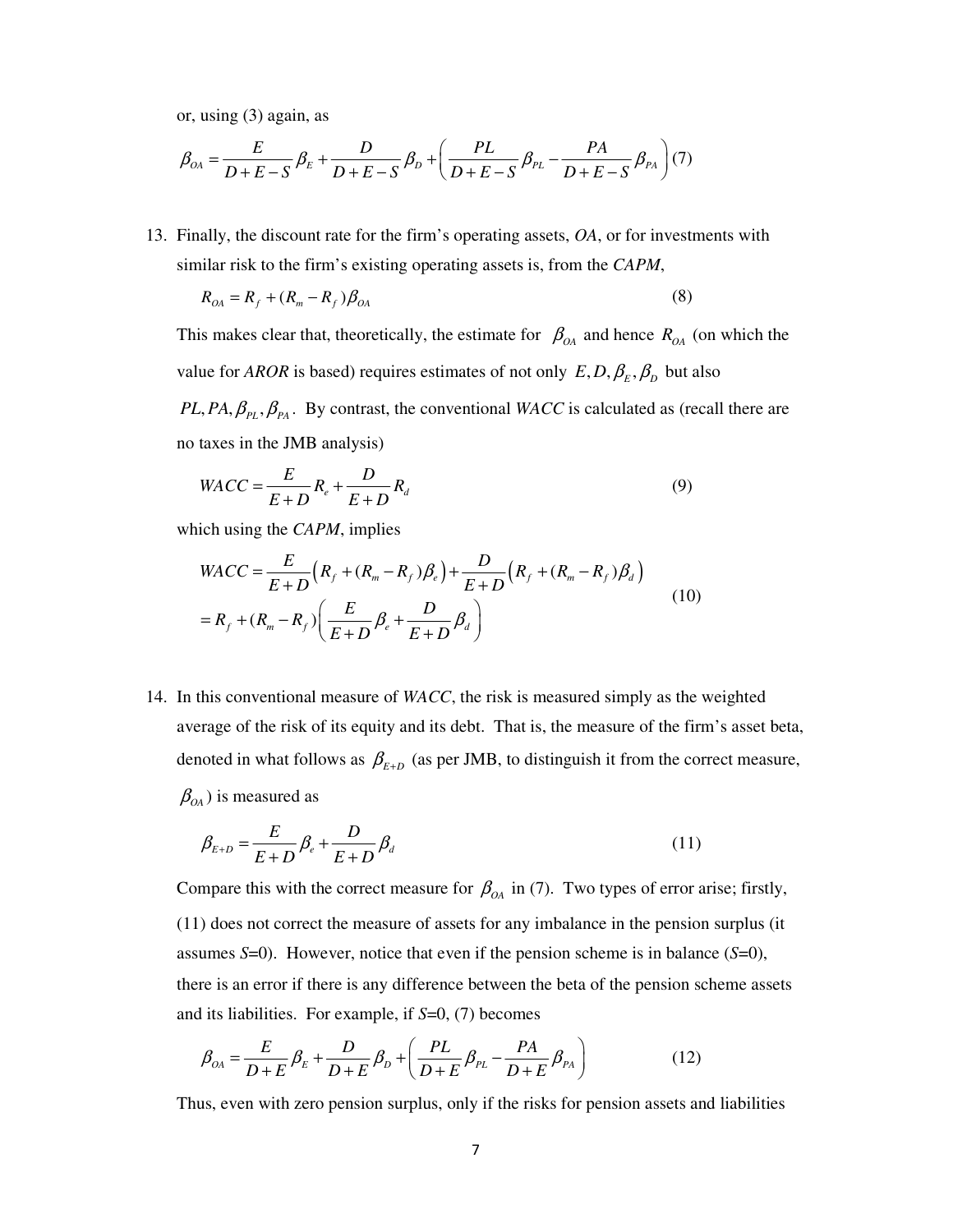are also the same ( $\beta_{PL} = \beta_{PA}$ ) is there, in this model, a zero pension impact on the estimate of the beta of the operating assets.

15. Essentially then, according to the JMB analysis, the firm's cost of finance, and hence the regulatory *AROR* should be set using equations (7) and (8) rather than (9), (10). It is easy enough to insert the relevant estimates into these formula, and hence to compute the impact that pension fund risk has on the estimate of  $\beta_{OA}$  and hence the cost of finance. Illustrative calculations of this type are presented in both JMB and in the Cooper report. Numerically it can be shown that the primary drivers of the quantitative magnitude of the pension impact on *WACC* in the JMB formula are the size of the pension scheme and the difference between the beta of the pension asset and the beta of its liabilities. Whether there is a pension surplus or deficit is rather less material. That said, it is important to note that the estimate of the pension surplus/deficit is itself contentious and is also prone to fluctuate sharply over time.<sup>5</sup>

#### **3 The Cooper Report**

- 16. Professor Cooper's report reviews the JMB argument for adjusting the estimate of operating asset beta (and hence the estimate of the firm's cost of finance) and considers whether it is a robust procedure or not. He finds that the procedure is neither robust nor reliable and that it is preferable to make no adjustment for pension risk effects when estimating the *AROR*.
- 17. In my professional opinion, the Cooper report provides a thorough and fair examination of the evidence for pension 'flow through' effects on the cost of finance to the regulated firm and his conclusions are valid. My aim in this section is to draw out the main points and discuss their implications (section 3.1), comment on omissions and other literature which further buttresses the Cooper assessment (section 3.2) and finally discuss whether the bias is necessarily always toward setting an *AROR* that is too high (section 3.3).

<sup>&</sup>lt;sup>5</sup> For example, BT's 2008 pension deficit of £4Bn has now risen to £10Bn based on IAS19. Furthermore, the estimate of the deficit is highly sensitive to the assumed level set for the discount rate when valuing the pension liability stream.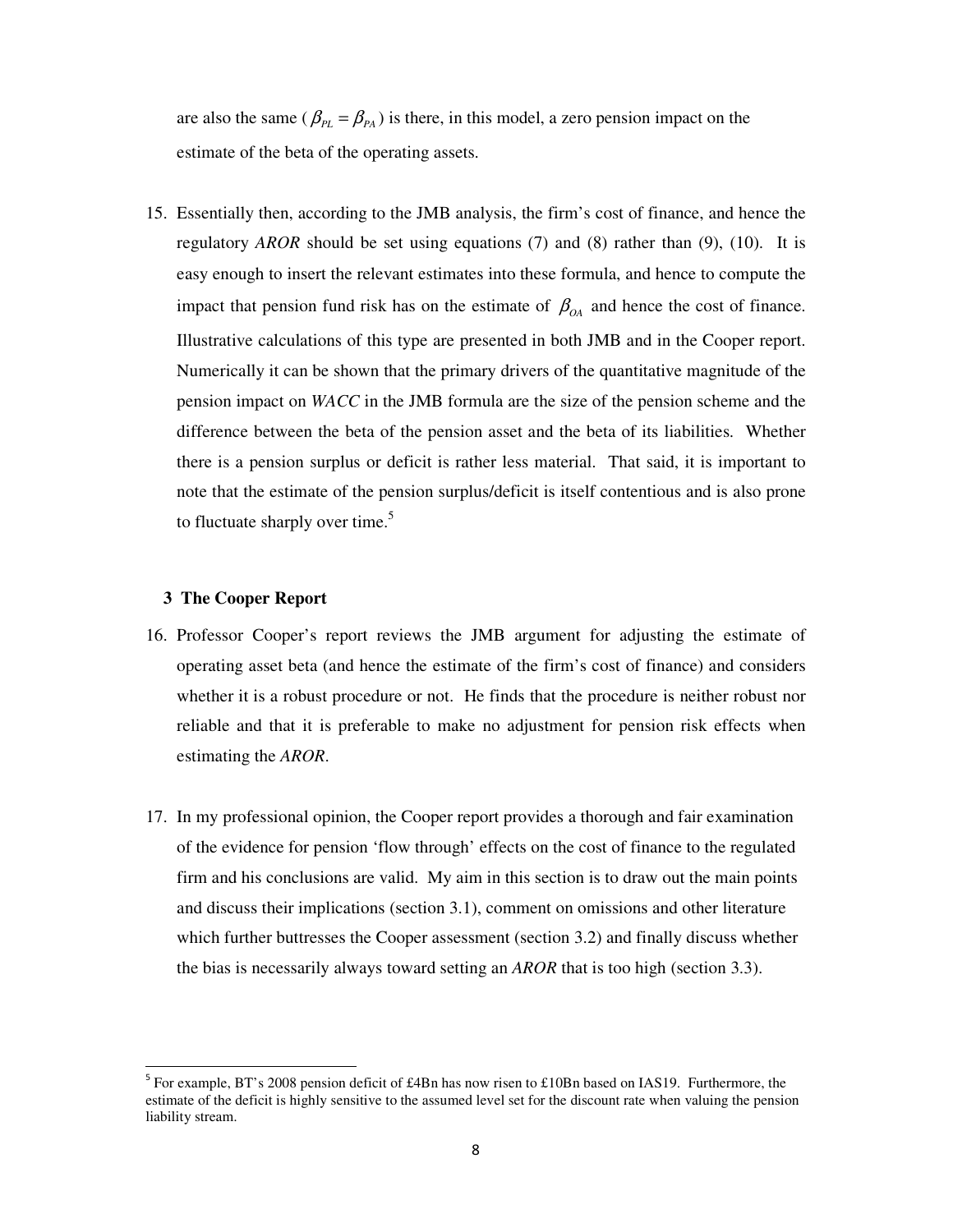18. In this latter sub-section (3.3), I illustrate the naïve computation of the JMB adjustment for the case of BT's pension fund and show that, under sensible assumptions concerning the beta of the pension assets and liabilities, in ignoring the pension effect, the bias could easily go the other way. This is of some importance, because the Cooper report does suggest that, in so far as there is any pension risk flow through at all, the bias in ignoring it will tend to be toward setting a cost of finance that is slightly too high. Section 3.3 illustrates that this is not necessarily the case – particularly for pension asset portfolios, such as BT's, that have been significantly de-risked.

#### **3.1 Key elements in the Cooper report**

19. Relating first to key assumptions behind the JMB procedure, Cooper observes

"The important assumptions underlying this approach include:

- Changes in the pension surplus or deficit "belong" entirely to the financial claimholders (equity and debt) of the firm, and not to pensioners or employees.
- There are no other stakeholders in the pension surplus or deficit.
- Pension risk does not change the beta of the operating assets of the firm.
- The share price and equity beta of the firm immediately and fully reflect changes in the pension deficit or surplus. Each of these assumptions has been examined in the literature and the conclusions regarding all of them are ambiguous. In combination, doubt about how to deal with them raises serious questions about the robustness of the JMB method as a practical approach to adjusting the cost of capital." (Cooper report, p. 10).

### 20. Professor Cooper also notes the following important factors which are relevant, but

which are ignored in the JMB model:

- (i) "The degree to which credit risk of the firm is passed to pensioners;
- (ii) The way in which the pension plan affects the operating costs, wagebargaining, and other features of the operating strategy of the firm;
- (iii) The degree to which the tax system absorbs part of the pension risk;
- (iv) The way that the value of pension liabilities responds to changes in the stock market via, for instance, changed expectations about real wage growth;
- (v) How to reflect their very long duration in the estimated beta of pension liabilities;
- (vi) How to include in the adjustment the possibility that regulation will operate to pass part of the pension risk to customers;
- (vii) How to allow for possibility that the short-term share price fluctuations, on which measured betas are based, may not immediately and fully reflect the short-term fluctuations in the pension plan." (Cooper report, p.2-3).
- 21. Professor Cooper explains in some detail in his report why these factors will tend to attenuate the amount of pension risk passed through from the pension fund to the observed share price, and there is little point in my restating these explanations here. The point is that the evidence in the academic literature shows fairly clearly that there is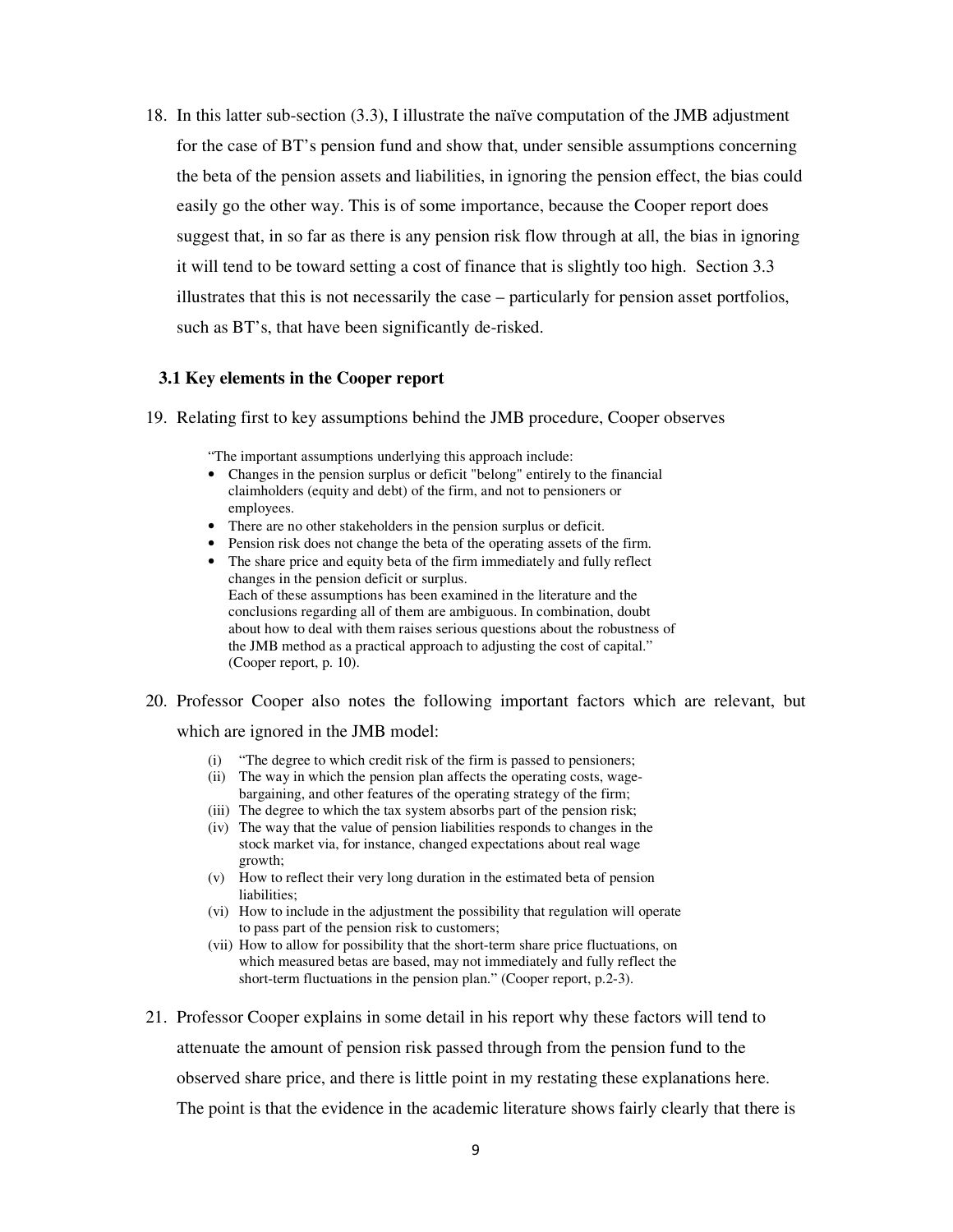- " sharing of pension risks between pensioners and the firm,
- sharing of pension risks with the government through taxes,
- sharing of pension risks with pension insurance schemes,
- sharing of pension risk with employees through the labour bargaining process,
- slippage between the measured pension risk and its impact on the share price." (Cooper, p. 19).

All of these are totally ignored in the JMB model but will act to significantly attenuate the pension effect. I agree with this assessment – and would merely particularly emphasise the last point, point (vii). This is discussed further in section 3.2 below.

- 22. Cooper concludes "There is no definitive conclusion regarding any of these in the literature. All of them give rise to significant measurement problems" and finally suggests that, in his opinion, the only sensible way to estimate the asset beta of a company with a large DB scheme would be to look for a 'pure play' – that is, a company in the same line of business, but one which does not have a DB scheme. In the absence of such a pure play, he comments "the above difficulties apply."
- 23. Cooper also gives numerical illustrations of the naïve application of the JMB formula and shows that the resulting operating asset beta estimates are often implausibly low. The implication is that the JMB formula cannot be trusted.
- 24. That said, Cooper does agree with JMB that, although it is likely to be significantly attenuated, and extremely difficult to measure, the pension fund impact on the estimate of *WACC* is likely to be, if anything, downward. That is, he agrees that, if there is any effect at all, ignoring it is likely to give a *WACC* estimate that is slightly 'generous' to the regulated firm. I do not disagree with this as a general observation, but it is worth remarking that it would be wrong for regulators to draw any strong inference from it. That is, it would be wrong for regulators to assume that, in ignoring pension risk adjustments when estimating the *AROR*, they are necessarily being in some sense 'generous' to the firm. The point is that the direction of the theoretical adjustment depends on estimates of the pension fund deficit and on the risk in pension fund assets and liabilities. For companies like BT, where the pension fund asset portfolio appears to have been de-risked in recent years, it is possible the risk impact could even go the other way. This point is discussed in more detail in section 3.3 below.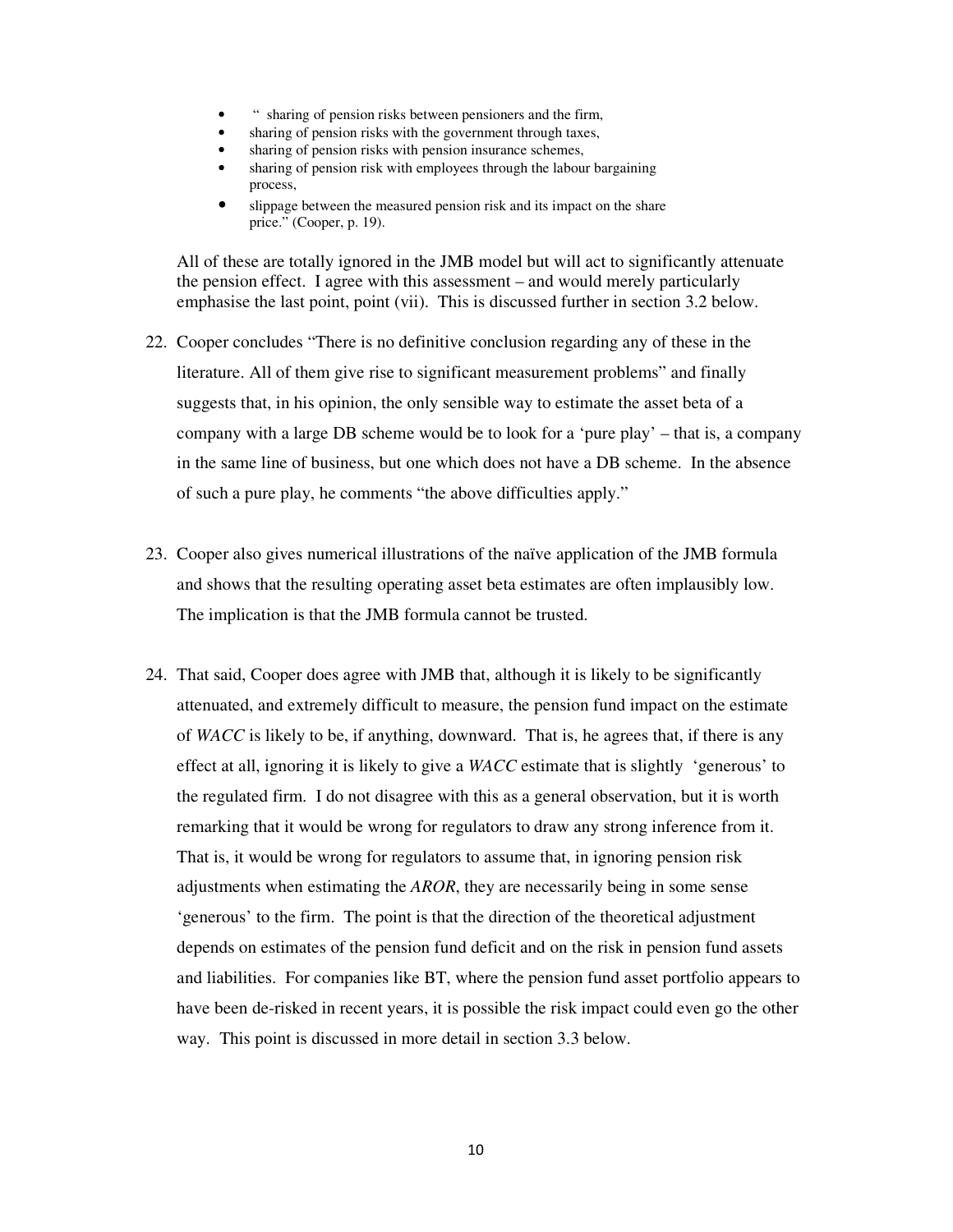- 25. The Cooper report, in my opinion, provides a very thorough assessment of evidence for making a JMB formula adjustment in *WACC* estimation for regulatory purposes. His report exposes the underlying assumptions of the model and points out that these are empirically very questionable. His report outlines a range of factors that are totally ignored in the model but which are likely to mitigate the overall impact of pension fund impacts on the regulated firm's operating asset beta, and shows that an naïve application of the JMB adjustment will often lead to estimates for operating asset beta which are simply not credible (they are implausibly low).
- 26. Cooper is thus arguing that the JMB procedure should not be used; his preference is to look for a 'pure play' firm in the same line of business (which has no significant DB scheme) with the idea that the estimated operating asset beta of such a firm can be used as the operating asset for the regulated firm under scrutiny.
- 27. The drawback with Cooper's suggestion of finding a 'pure play' lies with (i) finding firms that are sufficiently similar, and (ii) the inherent 'noisiness' of the pure play procedure itself It is also true that one of Cooper's criticisms of the JMB procedure also affects the validity of the 'pure play' procedure (or at least significantly complicates it); as he notes, the operating strategy of the firm, and hence the operating asset beta, may be affected by the very existence of a sizeable pension scheme.<sup>6</sup>
- 28. The natural conclusion to draw from the Cooper report is thus that the JMB procedure should not be utilised as a 'routine' adjustor in a simple *WACC* computation – because it is not robust and is likely to give an implausibly low estimate for the regulated firm's *WACC*. The pure play procedure is likewise limited in scope and only really useful as 'background information' when assessing the allowed rate of return. The overall conclusion thus appears to be 'business as usual'; that is, regulators should continue with the standard *CAPM* based approach to the assessment of the firm's *WACC*, with NO adjustment made for pension fund effects.

 $6$  Recall that the JMB procedure assumes that the firm's business risk, and so its operating asset beta, are unaffected by the existence of the pension fund.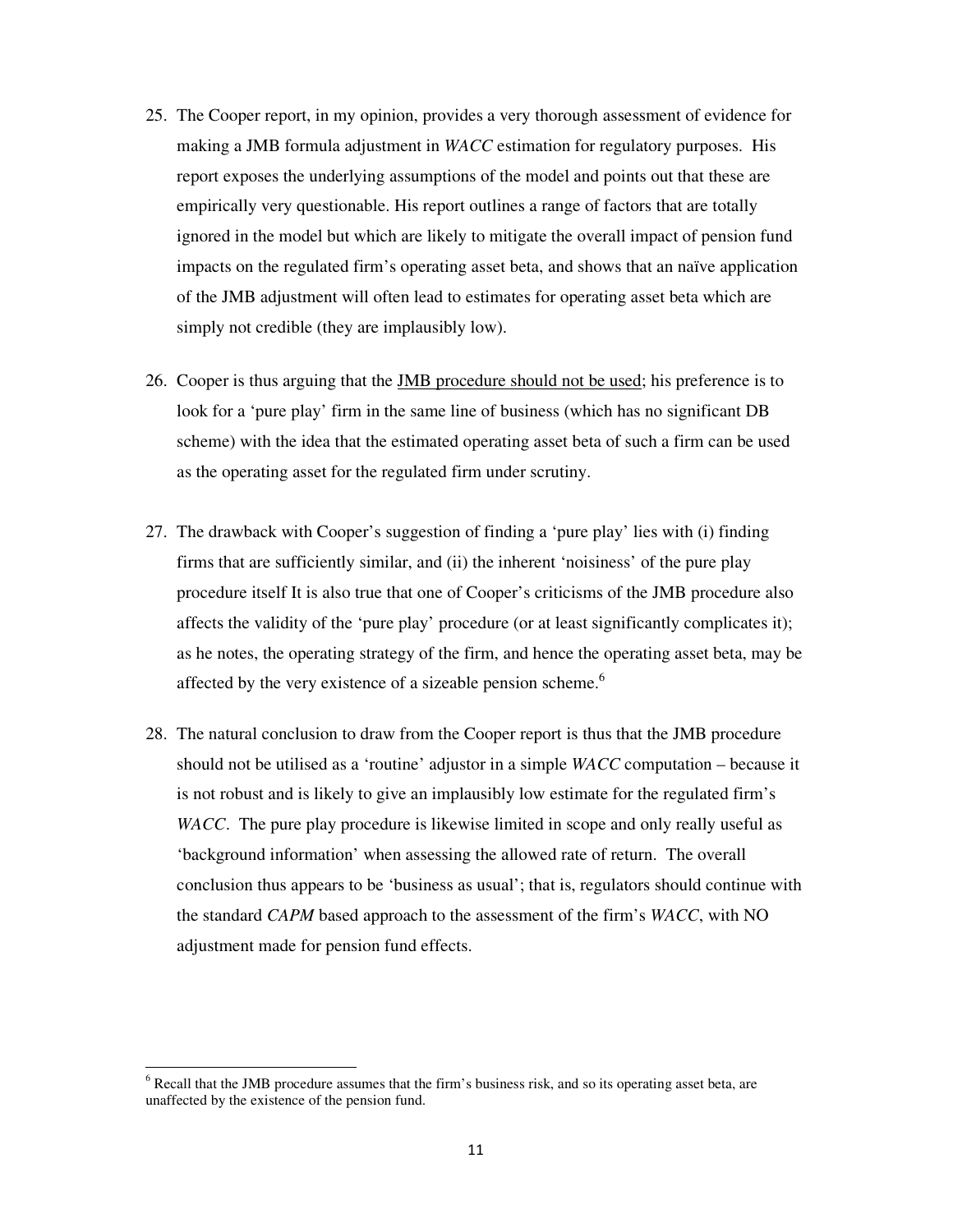#### **3.2 Omissions/Additions to Cooper's critique of the JMB Model**

- 29. In this section, I make a few additional comments on the JMB model and the way in which JMB attempted to validate it empirically.
- 30. A recent paper, not referenced or discussed in the Cooper report, by McKillop and Pogue [2009] (M&P hereafter) is highly relevant to the assessment of pension risk effects in the UK (JMB's results are based on US data). M&P attempt to replicate the JMB analysis on the FTSE100 companies (using 2002-6 data). The empirical results in the paper strongly support Cooper's position that: (a) the evidence for pension risk impacting the firm's cost of finance is already likely significantly attenuated by countervailing factors; (b) it is not robust;, and (c) it is highly sensitive to modelling assumptions - in particular concerning the assumption made for the pension liability beta. Indeed, if a higher, more realistic value is used for  $\beta_{PL}$ , the 'flow through' effect is not significantly different from zero.<sup>7</sup>
- 31. Another point worth considering is that JMB report that (for their US data) the pension effect is qualitatively present only for firms with a sound augmented balance sheet - for financially distressed firms, the relationship disappears. This leads to a further question – of whether any given regulated firm faces significant default risk. The magnitude of the

<sup>7</sup> JMB define net pension risk,  $\beta_{Pension} \equiv \left( \frac{PA}{E+D} \right) \beta_{PA} - \left( \frac{PL}{E+D} \right) \beta_{PL}$  $\beta_{\text{Pension}} \equiv \left(\frac{PA}{E+D}\right) \beta_{\text{PA}} - \left(\frac{PL}{E+D}\right) \beta_{\text{PL}}$ ; using this and (11), equation (6) can be written as  $\beta_{E+D} = \beta_{Pension} + (OA / E + D) \beta_{OA}$  $\beta_{E+D} = \beta_{Pension} + (O_2/_{E+D}) \beta_{OA}$ . This suggests a cross section regression of the form  $\beta_{E+D} = a + b\beta_{Pension} + error$  with the idea of testing whether the estimated coefficient *b* is significantly different from 1. M&P use a panel data approach in which the estimating equation follows that in JMB and takes the form

$$
\beta_{E+D} = a + b\beta_{Pension} + [Controlvariable s] + [Error]
$$
 (i)

------------------------------------------------------------

They also look at the impact on credit rating of corporate debt (denoted *CR*): that is

$$
CR = a + b\beta_{Pension} + [Control variables] + [Error]
$$
 (ii)

As in JMB, it is assumed that ALL firm debt betas are = 0.175 in the  $\beta_{E+D}$  measure and that  $\beta_{PL}$  is a constant for ALL firms on the RHS. As with JMB two values for  $\beta_{PL}$  are considered (at 0.28 and 0.38, compared to JMB's 0.175 and 0.45). The 'flow through' effect ( the *b*-coefficient in equation (i) above) is found to be around 0.2-0.4 (and not 1.0 as the JMB theory predicts), but the results are only significantly different from zero at the lower  $\beta_{PL}$  value. Cooper argues (and I agree) that higher  $\beta_{PL}$  values are more likely to be realistic (see main text discussion below). On this basis, there is no significant 'flow through'; *b* is not significantly different from zero.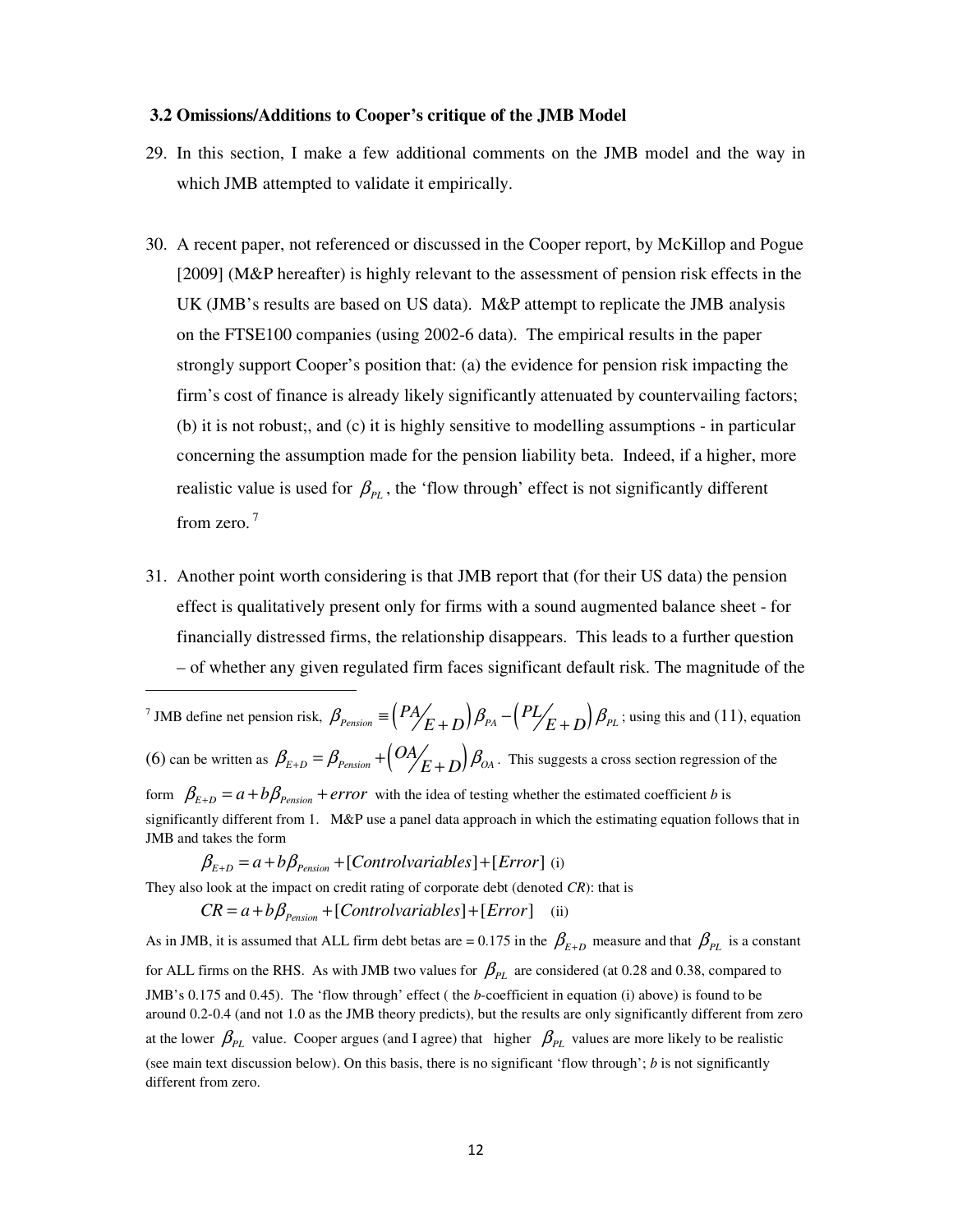debt premium, faced by a given regulated firm reflects, amongst other factors, this default risk. This risk, along with the market value of the firm's equity, is, at least to some extent, 'controlled' by the regulator. That is, regulatory policy has a direct impact on these variables.

- 32. As Cooper notes, there is a significant academic literature that argues that investors and analysts at best only partially take account of pension fund issues. Additional references supporting this include McKillop and Pogue [2009] (discussed above), Gold [2005] and Coronado et al [2003, 2008], who all suggest that even the information about pension assets and liabilities that is available is not taken correctly into account by the market. ${}^{8}$
- 33. In the JMB analysis, the quantitative extent of bias in the estimate of the discount rate/regulatory allowed rate of return is driven primarily by (i) the relative size of the pension scheme *vis a vis* the firm's Debt+Equity, and (ii) from the difference in systematic risk in the pension fund assets *vis a vis* its liabilities. The extent to which there is a pension funding imbalance, whether a surplus or a deficit, is of relatively little concern. 9 For this reason, I now focus in more detail on the beta for pension fund liabilities and the beta for pension fund assets. This provides the basis for the argument presented in section 3.3, that, for the BT pension fund, the naïve JMB quantitative adjustment is likely to be small in magnitude – and even whether the effect is positive or negative is uncertain.

#### **The Beta for Pension Fund Liabilities**

------------------------------------------------------------

34. The discussion presented of the beta of the pension fund liabilities in the Cooper report all speaks to the idea that it is likely to be closer to the higher value (0.45) than the lower (0.175) in the JMB work. McKillop and Pogue also proxy  $\beta_{PL}$  using betas estimated on market price data for 30 year Treasury bonds; on that basis, they suggest a range of 0.28- 0.38 for  $\beta_{PL}$  . However, as Cooper points out, the 30 year Treasury bond is a rather imperfect proxy for pension fund liabilities, and as with JMB, M&P make no adjustment for the factors discussed by Cooper (that would tend to significantly raise the pension

 $8$  The point is that the balance sheet identity fundamental to the JMB analysis is likely to hold, if at all, only at points in time when investors are made aware of valuations.

It is of course of concern to the firm more generally, given that excessive deficits have to be made up over time. However the focus in this report is on the extent to which the DB pension scheme impacts on *WACC* estimation.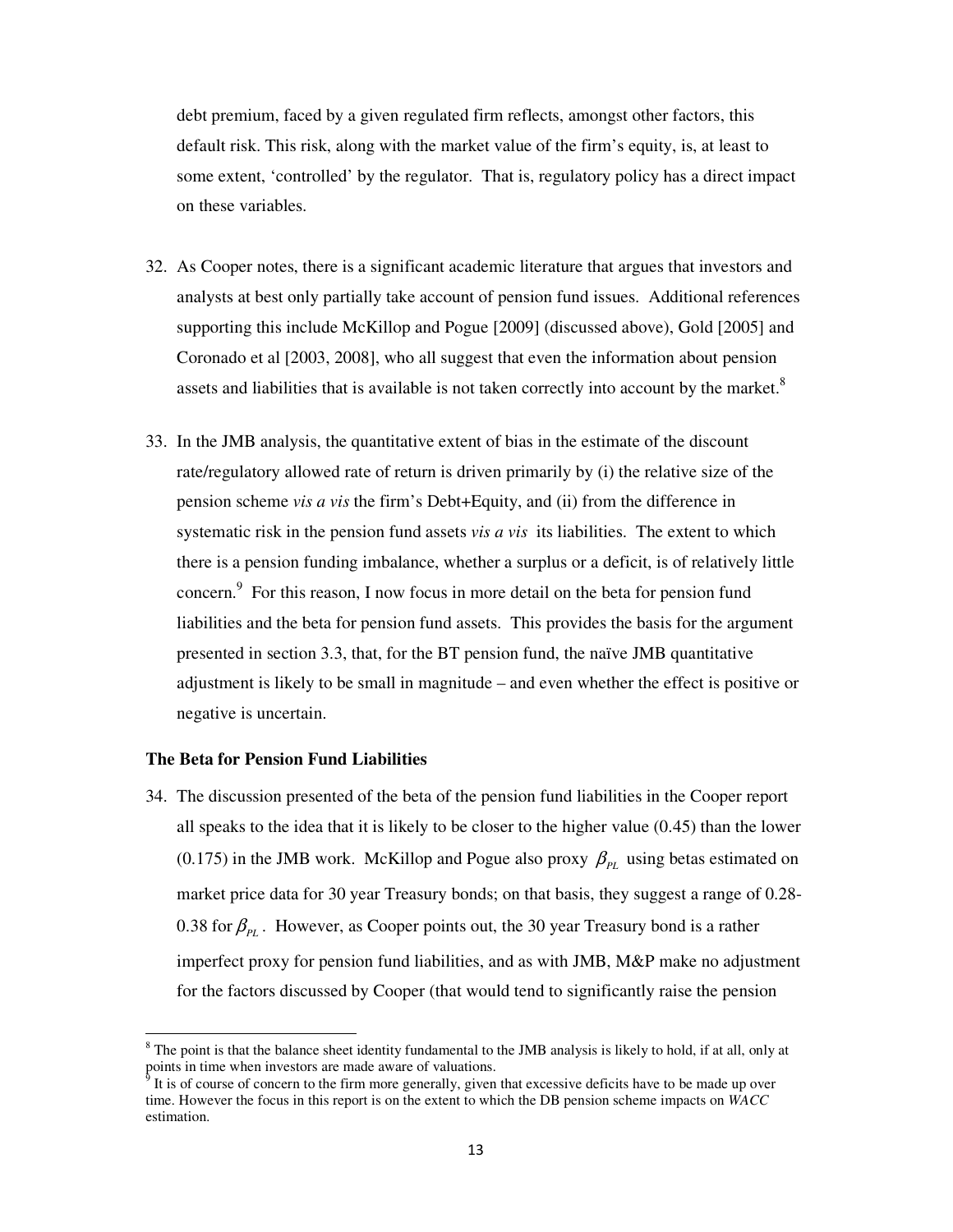fund liability beta). Because of the sensitivity of results to this estimate for  $\beta_{PL}$ , it is worth discussing the issues involved in more detail. Cooper comments:

"Regarding the fact that pension liabilities have a very long duration, JMB note that such claims do not necessarily have a beta of zero, even if they are defaultfree. In fact, a surprisingly high level of beta for long-duration fixed income securities has been noted by Cornell (1999). The alternative higher estimate which JMB use, 0.46, is based on a regression of returns from a 30-year Treasury Bond on the equity market using five-years of monthly data. In other words, for the period they look at, even if the pension liabilities had been considered to be default free and just like long term Treasury Bonds, they would have had a beta of 0.46. This result fluctuates widely over time, as both Cornell and JMB note." (p. 28)

"Thus even if the pension liabilities are considered to be default-free and even if there is no other risk-sharing in the risk of the pension fund, it is difficult to estimate the beta of the pension liabilities in a way which takes account of their very long duration. This difficulty is complicated further by the fact that the present value of DB pension liabilities will rise in value when expectations of longevity rise unexpectedly and when expectations of real wage growth rise unexpectedly. Both of these are likely to be correlated with the level of the stock market. There is, to my knowledge, no simple way of adjusting the beta of pension liabilities for this effect." (p.28-9)

- 35. In sum, the beta of the pension fund *liabilities* is a critical number and there is no way of pinning it down with any degree of accuracy. I would concur with this assessment – but would incline to the view that it is likely that the overall effect of the omissions is to increase the magnitude of  $\beta_{PL}$  in comparison with that estimated using 30 year Treasury bonds. Because it is so important, I discuss the rationale for this view in more detail.
- 36. Valuation of pension fund liabilities, and the associate systematic risk, depends critically on whether a narrow or broader version of the pension fund liability is taken. The narrow version can be defined as the present value of the vested benefits for the current work force; that is, the liability you would incur if all the employees quit (or lost their jobs on bankruptcy). It is the present value of payments one would have to make for all current pensioners and current employees. Black [1989] argues that although there is some mortality/longevity and disability uncertainty, this tends to 'average out', such that the principal uncertainty concerning the value of this narrow liability is interest rate uncertainty. On this view, the systematic risk of a long duration fixed income asset can be used as a reasonable proxy for  $\beta_{PL}$ . The only comment that might be added to this is that there is undoubtedly greater systematic risk emanating from uncertainty over longevity now than when Black was writing, this tending to raise the value for  $\beta_{PL}$ .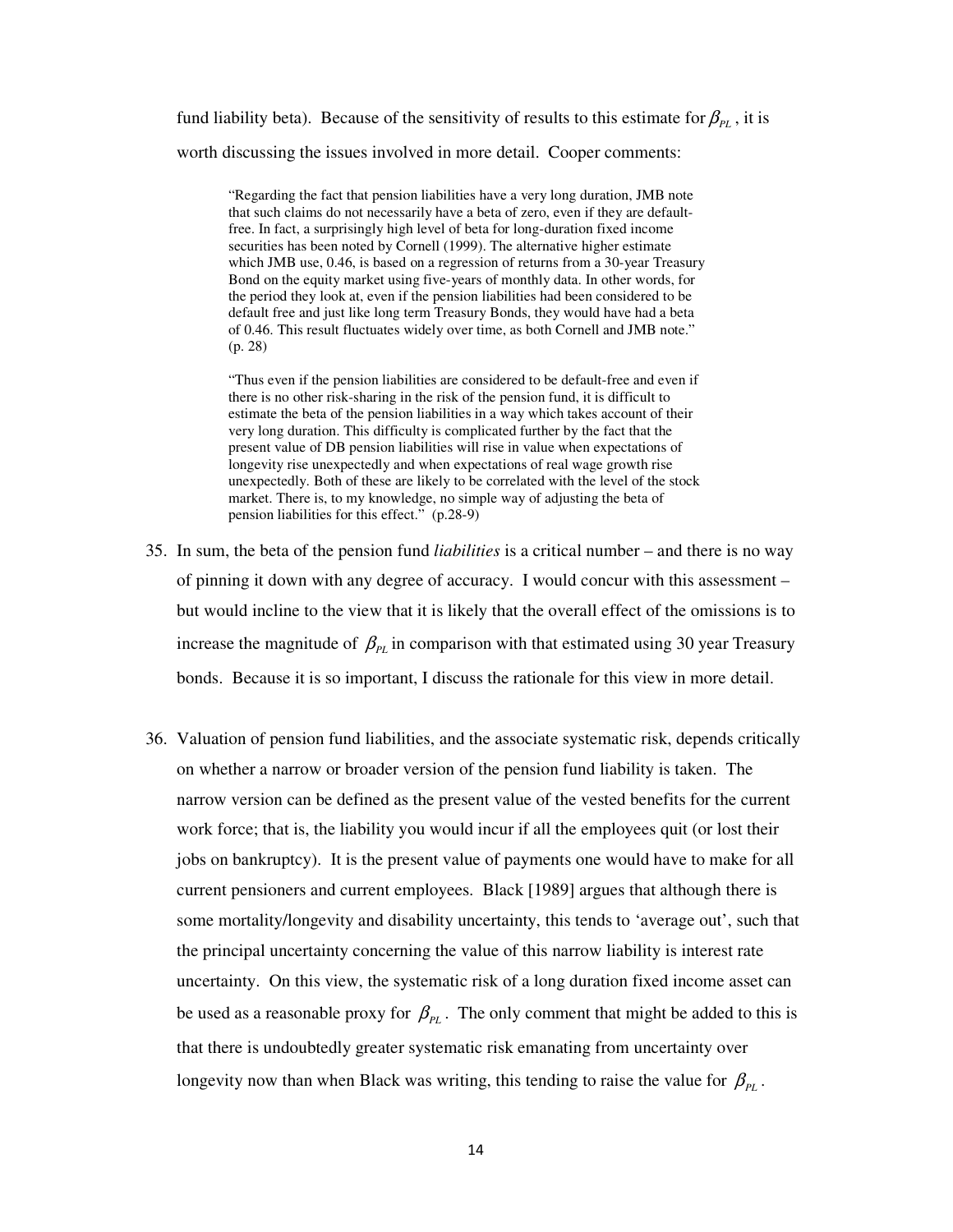- 37. The broad version of the pension liability is the present value of ALL benefits to be paid by the plan. This counts not only benefits to current and past employees but all future employees too. This pension liability must account for future salary/wage increases and changes in benefits, as well as changes in the work force over time. As Cooper points out, salary growth (and labour productivity) tends to correlate with the performance of not only the firm but also the economy as a whole, and hence with the stock market. The size of the work force may likewise be correlated. That is, the growth in pension liabilities over time is likely to correlate with growth in the economy as a whole and the stock market in particular.
- 38. It can be argued that the broad view of the pension liability is the correct one to take and, as Black [1998] points out, this suggests that the liability systematic risk may be significantly higher than that of a long duration Treasury bond. For example, Khorasanee [2008] suggests that a 0.5% increment in the discount rate is warranted because of systematic risk arising from salary growth uncertainty. Taking an equity risk premium of 5%, this would correspond to an increment of 0.1 in the estimate of  $\beta_{PL}$ . This is a significant uplift; for example, it would raise the M&P interval for  $\beta_{PL}$  from [0.28,0.38] to [0.38,0.48]. I make use of this adjustment when illustrating the net effect of BT's pension fund on the estimate of its WACC in section 3.3 below.

#### **The Beta for Pension Fund Assets**

39. Even in the absence of 'active portfolio management', the recent large changes in equity market values will have undoubtedly had a significant impact on portfolio composition (it would be interesting to study the extent to which de-risking arises from 'active management' *vis a vis* 'passive management'). This, along with increased transparency arising from recent accounting changes in the way pension deficits are reported may have lead to some de-risking of pension asset portfolios (see Paraskevi and Peasnell [2009]). To illustrate this point, Table 1 gives my calculations of the Beta for BT's pension asset portfolio, based on the asset beta values used in the Cooper report (namely 1.0 for UK equities, a slightly reduce figure of 0.9 for overseas equities, 0.175 for nominal and index linked bonds, 0.1 for property, 0.006 for cash and other assets), and the portfolio proportions as given in BT's annual report and accounts.

15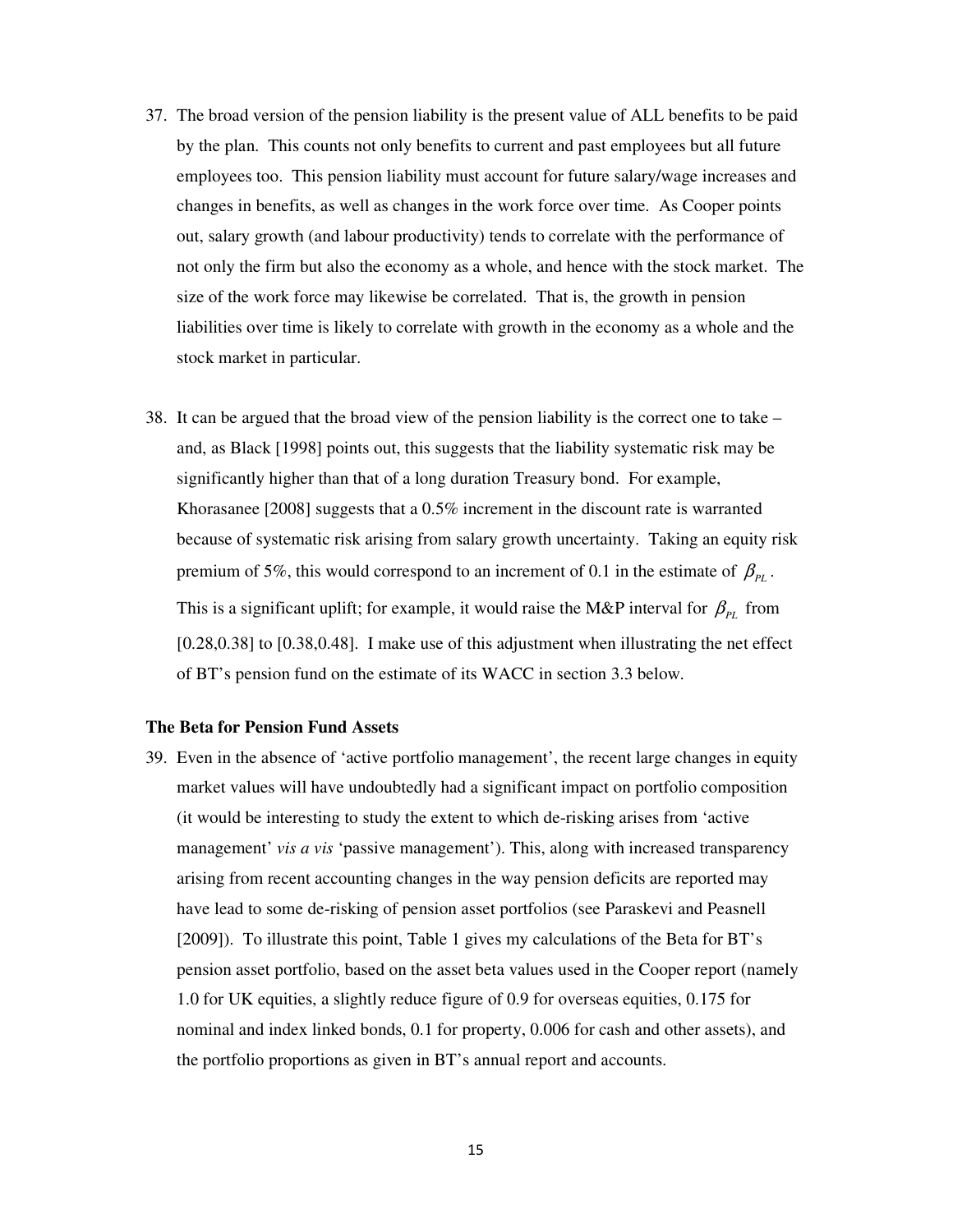| <b>BT Pension Fund Asset</b><br>Portfolio |                       |  |  |  |
|-------------------------------------------|-----------------------|--|--|--|
| Year                                      | <b>Portfolio Beta</b> |  |  |  |
| 2000                                      | 0.768                 |  |  |  |
| 2001                                      | 0.751                 |  |  |  |
| 2002                                      | 0.670                 |  |  |  |
| 2003                                      | 0.731                 |  |  |  |
| 2004                                      | 0.723                 |  |  |  |
| 2005                                      | 0.632                 |  |  |  |
| 2006                                      | 0.611                 |  |  |  |
| 2007                                      | 0.485                 |  |  |  |
| 2008                                      | 0.423                 |  |  |  |
|                                           |                       |  |  |  |

**Table 1:** An Illustration of the extent of Pension asset Portfolio de-risking

40. The extent of de-risking manifest in 2007 and 2008 is striking. A case can thus be made that the pension asset beta in 2008 lies below the beta for the scheme's liabilities. What this means is that the impact of pension fund risk, as calculated using the naïve JMB adjustment, is by no means *necessarily* 'one way'. Section 3.4 below demonstrates this point through sensitivity analysis.

#### **3.3 Illustrative Calculations of the naïve JMB adjustment for BT**

39 Table 2 below illustrates calculations of the estimated beta for BT's operating assets and its vanilla *WACC* (that is, with no tax adjustments) and how they depend on the value used for the pension fund debt beta. In considering this numerical illustration, it is important to be clear that the extent to which pension fund risk impacts on  $\beta_{OA}$ ,  $R_{OA}$  in this naïve JMB model is not sensitive to assumptions concerning the risk free rate, the equity risk premium, or the assumed debt premium.<sup>10</sup>

<sup>-</sup>-----------------------------------------------------------  !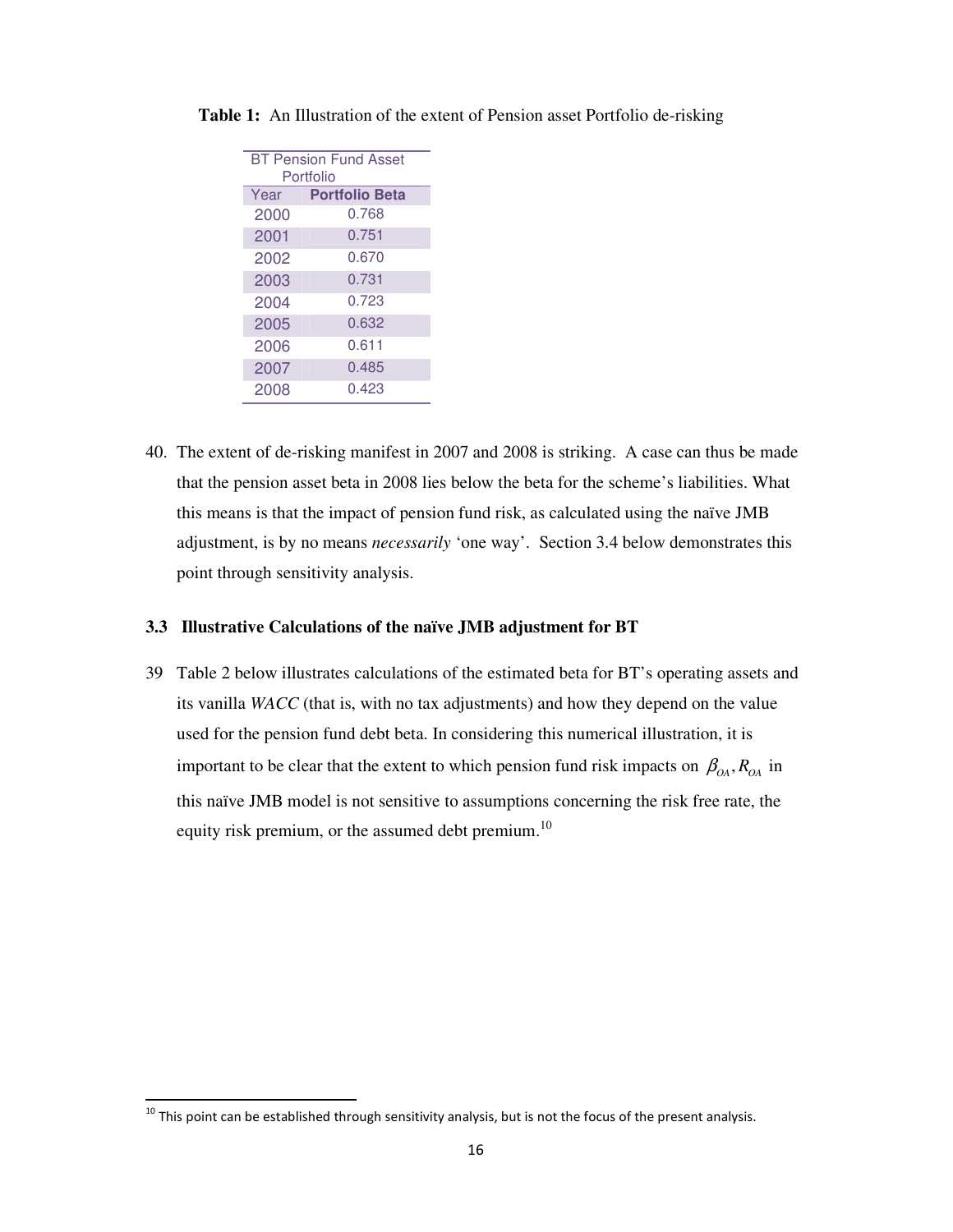| <b>General Parameters</b>                  |                |
|--------------------------------------------|----------------|
| <b>Rf</b>                                  | $\overline{4}$ |
| <b>ERP</b>                                 | 5              |
| <b>Firm Specific Parameters</b>            |                |
| <b>Debt Premium</b>                        | 2.5            |
| <b>Implied Non-systematic Debt Premium</b> | 1.25           |
| <b>Equity Beta</b>                         | 0.88           |
| <b>Rd</b>                                  | 6.5            |
| <b>Debt Beta</b>                           | 0.25           |
| Re                                         | 8.4            |
| <b>BetaPL</b>                              | 0.45           |
| <b>BetaPA</b>                              | 0.42           |
| <b>Net pension beta</b>                    | $-0.15$        |
| R(PL)                                      | 6.25           |
| R(PA)                                      | 6.1            |
| E.                                         | 11.14          |
| D                                          | 7.08           |
| $D + E$                                    | 18.22          |
| <b>PA</b>                                  | 29.35          |
| <b>Deficit</b>                             | $\overline{4}$ |
| <b>PL</b>                                  | 33.35          |
| <b>Implied Beta(OA)</b>                    | 0.64           |
| Implied Beta(D+E)                          | 0.64           |
| <b>WACC</b>                                | 7.662          |
| R(OA)                                      | 7.606          |
| <b>WACC-R(OA)</b>                          | 0.056          |

## **Table 2** - Illustrative computation of JMB model pension effects on BT's Vanilla WACC

- 40 Table 2 uses the same values for BT's equity, debt, pension asset and liabilities values and the same equity and debt betas as in Cooper's Table 2. It then uses the 2008 estimate of BT's pension asset beta from Table 1 along with the higher JMB value of 0.45 for the pension liability beta. Notice that this results in <u>no error</u> in the estimate of the beta for operating assets and only a small error in the estimate of *WACC* (of around 0.05%). The latter arises from the impact of the pension deficit (of £4Bn).
- 41 The discussion of  $\beta_{PL}$  in section 3.3 above suggested that a higher value was probably more appropriate. For example, a case was made that, relative to the M&P range of [0.28,0.38], a more realistic range for this parameter might be  $[0.38, 0.48]$ .<sup>11</sup> Table 3 below illustrates the extent of bias in  $\beta_{OA}$ ,  $R_{OA}$  vis a vis  $\beta_{E+D}$ , WACC and how this varies

<sup>&</sup>lt;sup>11</sup> The extent of uplift in  $\beta_{PL}$ , compared to the estimated beta of long dated Treasury bonds, would in theory depend on the detailed nature of the pension scheme – whether/when the scheme was closed to new members, the age distribution of members and the proportions of employees relative to retired members, and so on.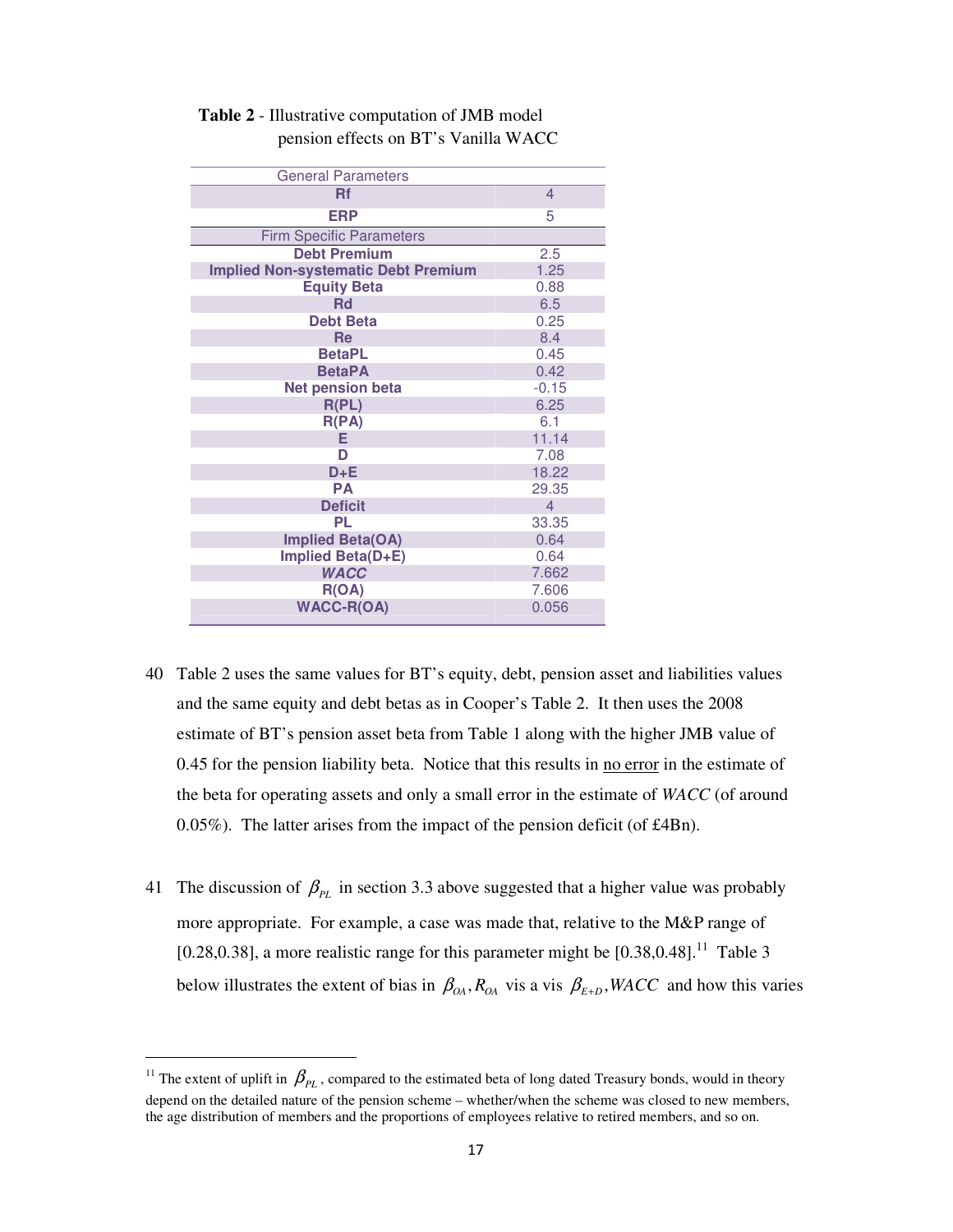with the value used for  $\beta_{PL}$ . As the value is increased from 0.38 through to 0.48, the bias switches direction (as one would expect).

|  | Beta(PL) | <b>WACC</b> | R(OA) | <b>Difference</b> | $Beta(D+E)$ | Beta(OA) | <b>Difference</b> |
|--|----------|-------------|-------|-------------------|-------------|----------|-------------------|
|  | 0.175    | 7.66        | 5.54  | 2.12              | 0.635       | 0.229    | 0.406             |
|  | 0.28     | 7.66        | 6.33  | 1.33              | 0.635       | 0.386    | 0.249             |
|  | 0.38     | 7.66        | 7.08  | 0.58              | 0.635       | 0.536    | 0.099             |
|  | 0.48     | 7.66        | 7.83  | $-0.17$           | 0.635       | 0.687    | $-0.051$          |
|  | 0.55     | 7.66        | 8.36  | $-0.69$           | 0.635       | 0.717    | $-0.081$          |

**Table 3 – Effect of varying Beta(PL) on R(OA) and Beta(OA)**

39 Table 4 keeps all figures as before, but assumes that the pension liabilities are now aligned with the value for pension assets (so there is no 'pension deficit'). This merely makes more emphatic the extent of the switch in bias.

|  |  |  | Table 4 – Effect of varying Beta(PL) (Zero deficit case) |  |  |  |
|--|--|--|----------------------------------------------------------|--|--|--|
|--|--|--|----------------------------------------------------------|--|--|--|

| Beta(PL) | <b>WACC</b> | R(OA) | <b>Difference</b> | $Beta(D+E)$ | Beta(OA) | <b>Difference</b> |
|----------|-------------|-------|-------------------|-------------|----------|-------------------|
| 0.175    | 7.66        | 5.69  | 1.97              | 0.635       | 0.241    | 0.395             |
| 0.28     | 7.66        | 6.53  | 1.13              | 0.635       | 0.410    | 0.226             |
| 0.38     | 7.66        | 7.34  | 0.32              | 0.635       | 0.571    | 0.064             |
| 0.48     | 7.66        | 8.14  | $-0.48$           | 0.635       | 0.732    | $-0.097$          |
| 0.55     | 7.66        | 8 71  | $-1.05$           | 0.635       | 0.764    | $-0.129$          |

40 To spell this out, at the 2008 estimated pension deficit of £4Bn, taking the range of pension liability beta as [0.38,0.48], the error in the estimate of the operating asset beta is from 0.099 through to  $-0.051$ , whilst the error in the cost of finance is  $0.58\%$  through to  $-$ 0.17%. That is, depending on the estimate for the pension fund liability beta, the effect could go one way or the other. It is important, in considering the above sensitivity analysis – to remember that this is assuming full flow through from pension risk to the estimate of the risk of the operating assets. In fact, the flow through is rarely estimated at anything like 100%; for example, M&P find figures of around 20-40% flow through. Taking this into account, the differences in the above tables would be only 20-40% of the above figures in the 'difference' columns. That is, if a flow figure of 20% is taken, the error in the cost of finance in Table 3 would be, for  $\beta_{PL}$  in the range [0.38,0.48], from +0.12% to -0.03%.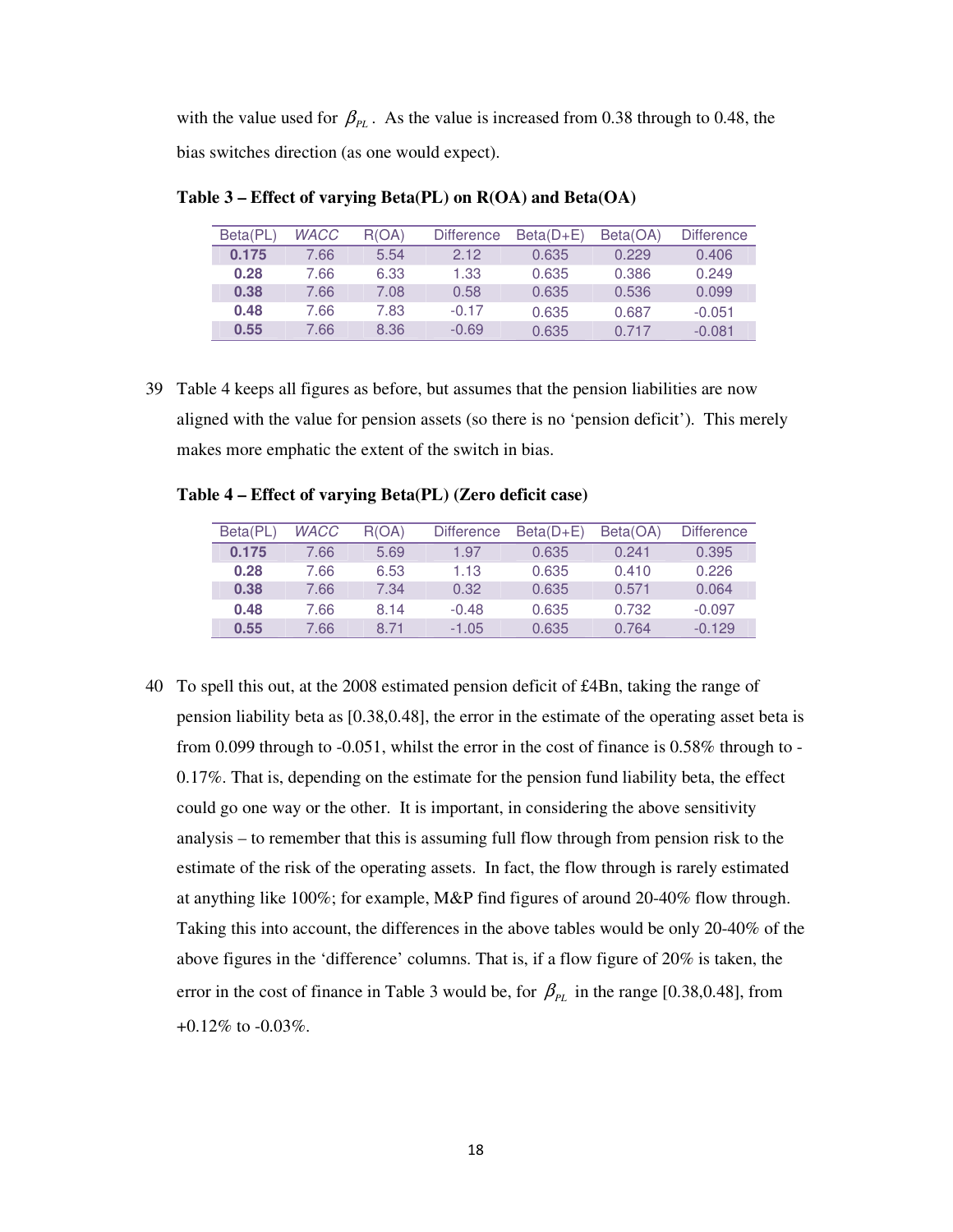- 41 Further, the coefficient for flow through in JMB and M&P is most significant only if it is assumed that  $\beta_{PL}$  is relatively small. For example, M&P find the coefficient is not significantly different from zero if they assume  $\beta_{PL}$  =0.38. Given that a case can be made for the liability beta being higher rather than lower, it is therefore unclear whether there is any effect at all.
- 42 To sum up, my view is there are probably trends toward pension funds de-risking their asset portfolios, and that the beta of pension liabilities is likely to be higher than estimated by JMB and by M&P (for the reasons explained above and in the Cooper report). This combination suggests the extent of adjustment under the naïve JMB adjustment is substantially mitigated. More importantly, if the pension liability beta is set at a more realistic (higher) level, the evidence in favour of a flow through effect, in UK data, is extremely weak (in the M&P paper, the relevant coefficient in the estimating equation is not statistically different from zero).

# **4 Does ignoring Pension Fund Effects mean the regulator should offer less 'Headroom' when setting the Allowed Rate of Return**

- 43 The evidence in favour of a significant pension fund effect on the firm's cost of finance is weak. However, the evidence does suggest that, for most firms with defined benefit schemes, the bias, in not making a pension adjustment, is to slightly over-estimate the true cost of finance. It would thus seem reasonable for regulators to take the view that, in not making any adjustment for pension fund risk effects, they are being 'generous' to the regulated firm. A natural question then is whether this should motivate some reduction in the amount of 'headroom' that regulators typically build into their assessment of the *AROR*. This section briefly discusses this issue with an Annex providing greater technical detail.
- 44 UK regulators have often accepted the argument for setting an *AROR* above the expected cost of finance, the mean of the *WACC* distribution (see for example, Ofcom [2005], Ofcom [2009, para 12.41, 12.111], Competition Commission [2007], CAA [2008]). That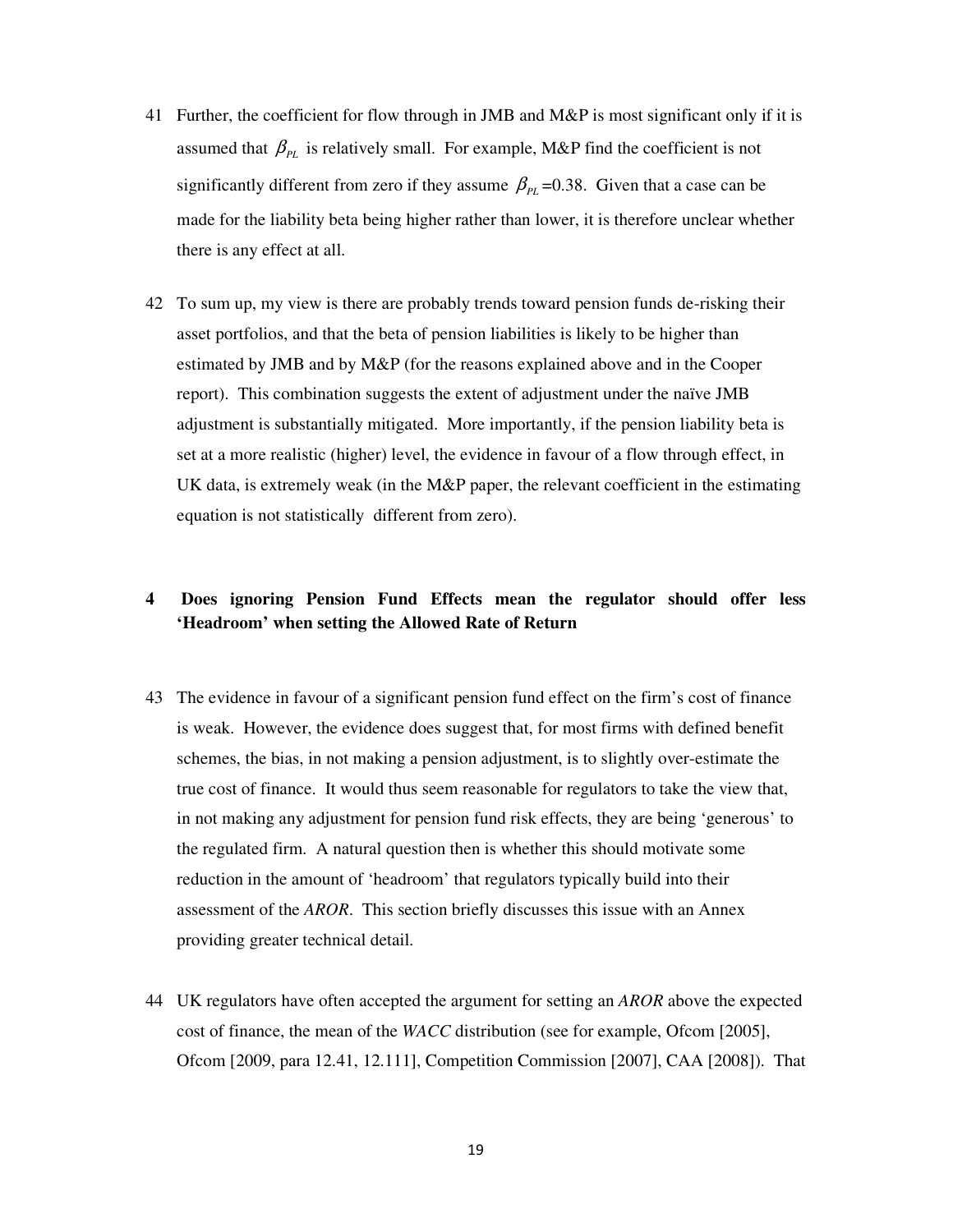is, regulators have often biased upward to some extent the values used for one or more of the key parameters in order to induce some uplift in the final *AROR* determination.

- 45 The rationale for 'headroom' when setting *AROR* revolves around the idea that the welfare losses that arise from setting 'too low' an *AROR* tend to be significantly greater than the welfare losses that arise from setting too high an *AROR*. The welfare losses arising from setting *AROR* too high lie with the fact that the price caps are set too loose and there is some degree of 'over pricing', whilst the welfare losses that arise from setting *AROR* too low lie with the fact that this induces too little new investment (too little innovation, too little  $R\&D$  etc.)., A simple model that illustrates this point is given in Wright et al [2003] and the argument is explained in further detail in Dobbs [2008]. One way of accommodating this asymmetry in the welfare loss function is to set the *AROR* at a higher percentile of the *WACC* distribution.
- 46 The extent of 'headroom' allowed is obviously a matter for regulatory judgement, although the adjustment is often material (of the order of 0.5-1%). By contrast, the extent of 'generosity' implied by ignoring the pension fund effect on the estimate of cost of capital, at least in the case of BT, appears to be non-material. In my opinion, it would be a mistake to make any significant reduction in the level of 'headroom' built into the *AROR* 'because of general pension fund considerations' without examining in detail the specifics of the pension fund effect. For example, in the BT case, on the 2008 figures, the case for any flow through effect appears to be minimal.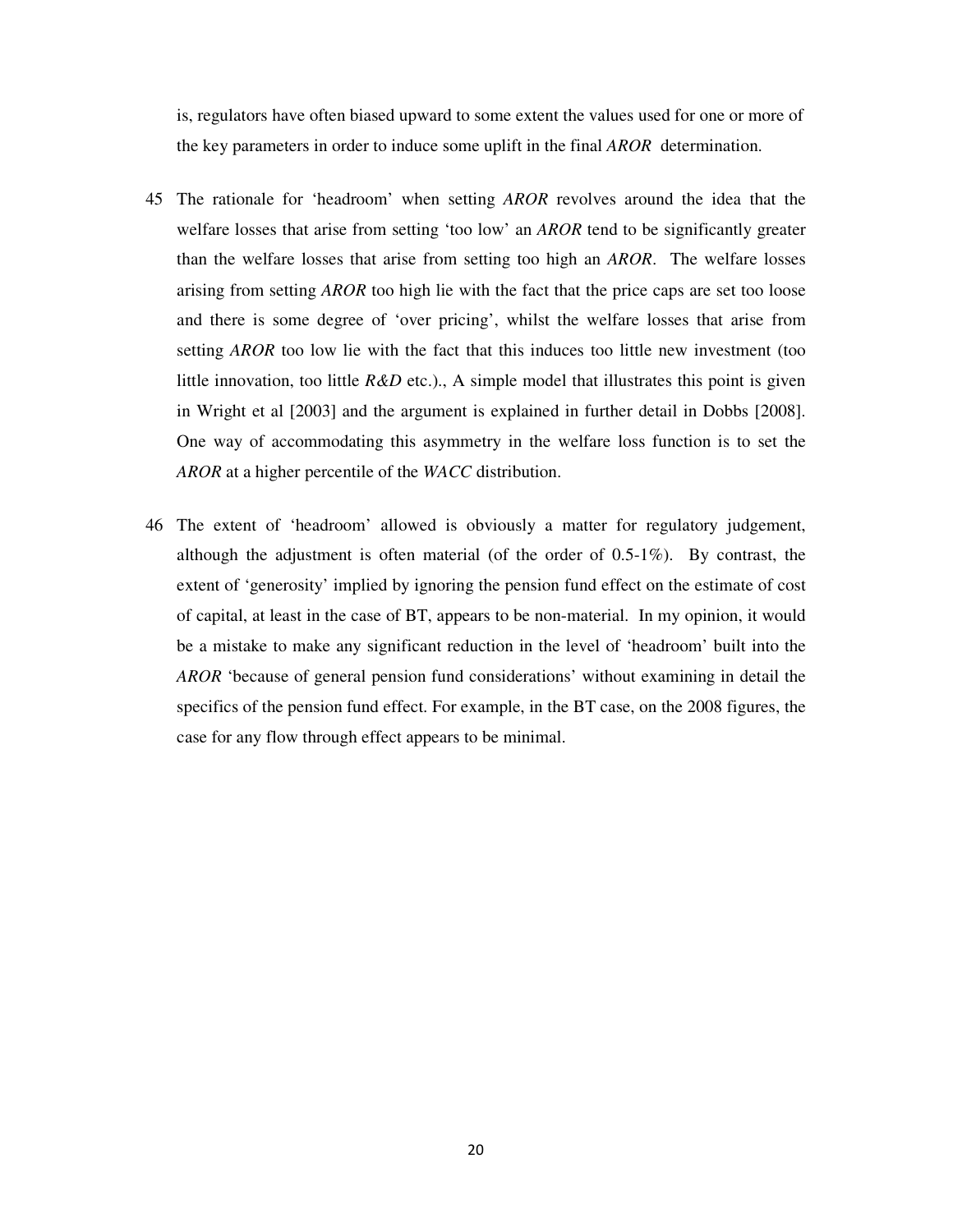#### **5 References**

- Black F., 1998, Should you use stocks to hedge your pension fund liability?, *Financial Analysts Journal*, 54(1) 10-12.
- Brealey R. and Franks J., 2009, Indexation, investment and utility prices, *Oxford Review of Economic Policy*, 25(3) 435-450.
- CAA, 2008. "Economic Regulation of Heathrow and Gatwick Airports 2008 -2013 CAA Decision." Available at http://www.caa.co.uk/docs/5/ergdocs /heathrowgatwickdecision\_mar08.pdf
- CEPA, 2007, Indexing the allowed rate of return, Report commissioned by ORR and Ofwat, Cambridge Economic Policy Associates, September.
- Competition Commission, 2007. "BAA Ltd : A report on the economic regulation of the London airports companies (Heathrow Airport Ltd and Gatwick Airport Ltd)." Available at http://www.competition-commission.org.uk/
- Cornell B., 1999, Risk, duration and capital budgeting: new evidence on some old questions, Journal of Business 72(2) 183-200.
- Coronado J. and Sharpe S., 2003, Did pension plan accounting contribute to a stock market bubble, *Brooking Papers on Economic Activity*, (1) 323-359.
- Coronado J., Mitchell O., Sharpe S., and Nesbitt S., 2008, Footnotes aren't enough: the impact of pension accounting on stock values, *Pensions Economics and Finance*, 7(3) 257-276.
- Cotter J., Blake D., Dowd K., 2006, Financial risks and the pension protection fund: can it survive them, MPRA paper No. 3498, available online at http://mpra.ub.unimuenchen.de/3498
- Dobbs I.M., 2004, Intertemporal price cap regulation under uncertainty, *Economic Journal.* 114, 421-440.
- Dobbs I.M., 2008, Setting the regulatory *WACC* using Simulation and Loss Functions –The case for standardising procedures, *Competition and Regulation in Network Industries* 9(3), 229-246.
- Dobbs I.M., 2009, How bad can short termism be? A study of the consequences of high hurdle rates and low payback thresholds. *Management Accounting Review*. 20(2) 117-128.
- First Economics, 2007, Automatic annual adjustment of the cost of capital: A discussion paper, 30 March 2007. Available at www.xfi.ex.ac.uk/ conferences/costofcapital/ papers/earwaker\_automatic\_adjustment\_ of\_the\_cost\_of\_capital.pdf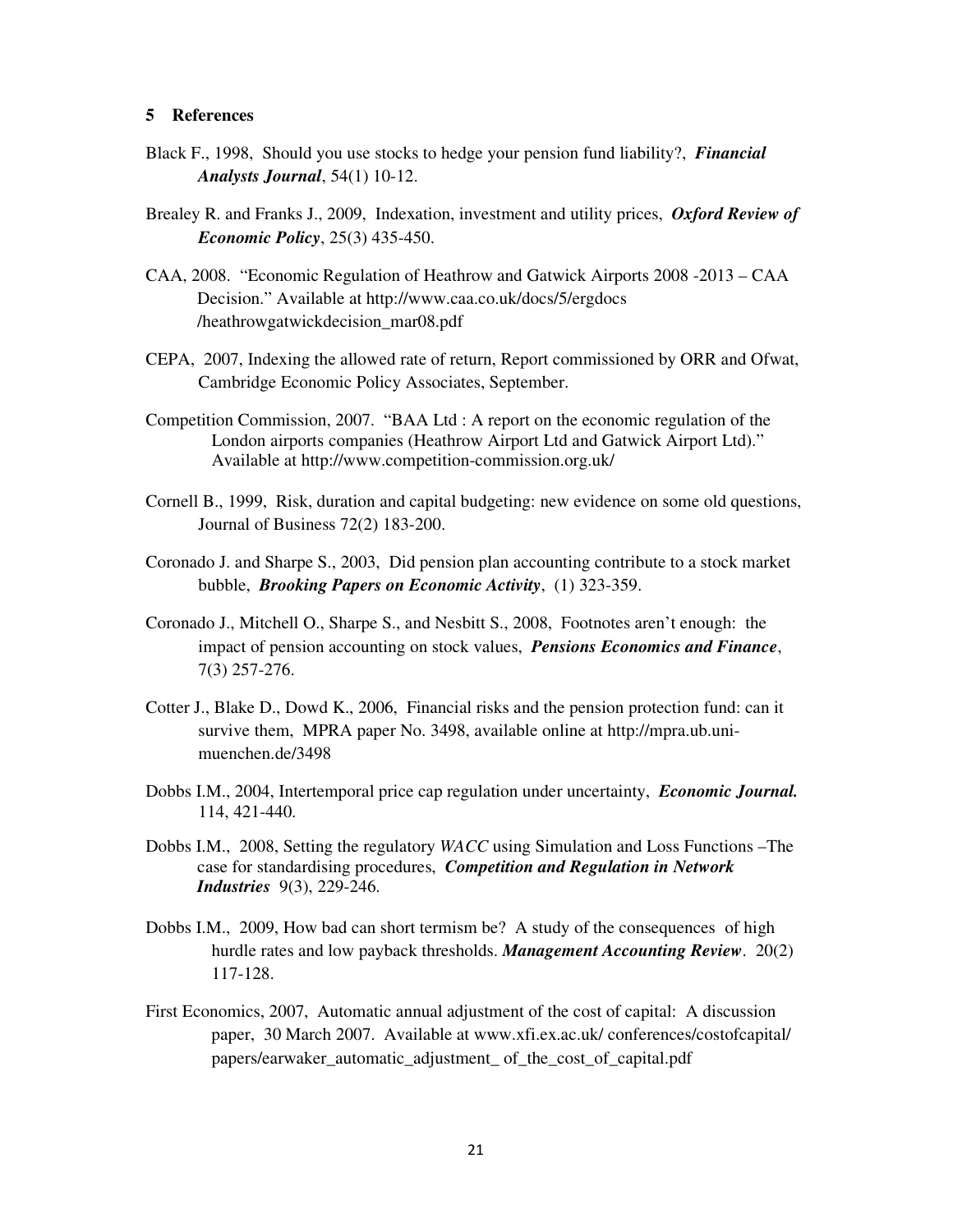- Gold J., 2005, Accounting/actuarial bias enables equity investment by defined benefit pension plans, *North American Actuarial Journal*, 9(3) 1-21.
- Hausman J. 1997. 'Valuing the effect of regulation on new services in telecommunications', *Brookings papers on economic activity: Microeconomics*, pp. 1-38.
- Jin L, Merton R.C., and Brodie Z., 2006, Do a firm's equity returns reflect the risk of its pension plan?, *Journal of Financial Economics***.** 81(1) 1-26.
- Khorasanee Z., 2008, What discount rate should be used to value a cash flow linked to final salary? *Pensions Economics and Finance*, 8(3) 351-360.
- McKillop D. and Pogue M., 2009, The influence of pension plan risk on equity risk and credit ratings: A study of FTSE100 companies, *Pensions Economics and Finance*, 8, 1-24.
- Merton R.C., 2006, Allocating shareholder capital to pension plans, *Journal of Applied Corporate Finance*, 18 (1) 15-25.
- Merton R.C., 2007,Applying modern risk management to equity and credit analysis, *CFA Institute conference proceedings quarterly*, December, 14-22.
- Ofcom, 2005, Ofcom's approach to risk in the assessment of the cost of capital, 26/1/2005. Available at: http://www.ofcom.org.uk/
- Ofcom, 2009, A new pricing framework for Openreach, Second Consultation, 5/12/2008. Available at: http://www.ofcom.org.uk/
- Paraskevi V. and Peasnell K., 2008, Have changes in pension accounting changed pension provision? A review of the evidence, Working Paper, University of Lancaster.
- Ross S.A., 1995, Uses, abuses, and alternatives to the net present value rule, Financial Management, 24, 96-102.
- Wright S., Mason R., Miles D., 2003, A study of certain aspects of the cost of capital for regulated utilities in the U.K., 13/2/2003. The Smithers &Co. report commissioned by the UK regulators and the office of Fair Trading. Available at: www.ofcom.org.uk/static/archive/oftel/publications/pricing/2003/capt0203.pdf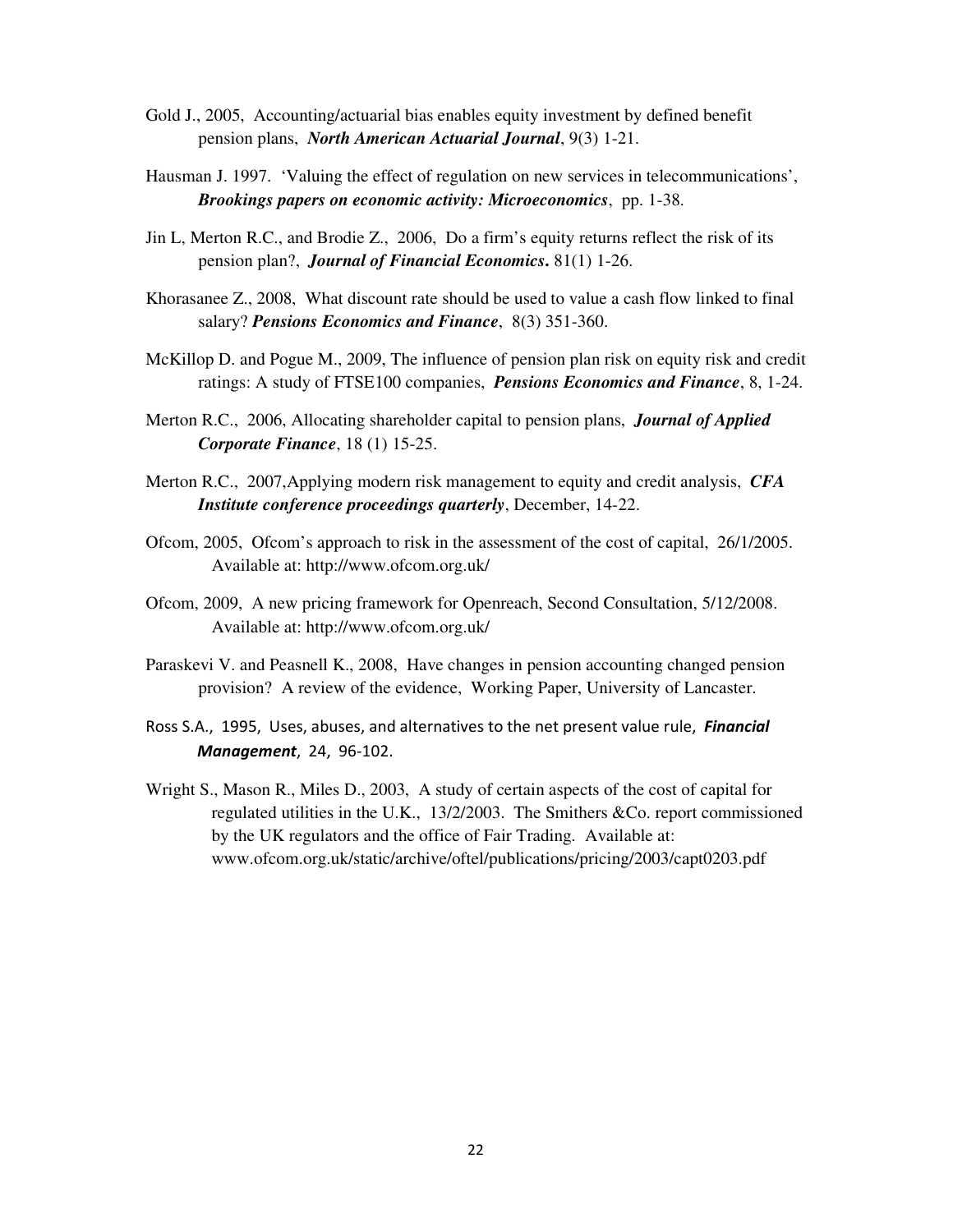# **ANNEX The Logic for setting the regulatory allowed rate of return above the mean of the WACC distribution**

- 1 It can be argued that the regulatory cost of finance should be set above the expected value of the *WACC* distribution, given that there is uncertainty over the estimate to be used in the regulatory review period. There is uncertainty in that the initial estimate used by the regulator may not coincide with the view of it taken by the regulated firm. There is also uncertainty because the cost of finance may deviate further, through the regulatory review period, from the initially set rate. This has implications for existing (sunk) investment and for potential new projects that may be undertaken in the regulatory review period.
- 2 Consider first a hypothetical situation in which the *AROR* is set and then the actual cost of finance turns out to be less than this figure and does not change over time. Other things equal, this will lead to some degree of over pricing for existing services and products, along with a tendency to induce excessive investment. By contrast, if the actual cost of finance turns out to be higher than the set *AROR*, then prices of existing services will tend to be capped too low, and too little new investment will take place. The welfare losses arising from mis-pricing tend to be roughly symmetrical, whilst welfare losses arising from errors in investment can be highly asymmetric (a marginal project from the firm's perspective may generate substantial economic welfare, and if such a marginal project is not undertaken, all of this is lost).
- 3 A simple model that illustrates this point is given in Wright et al [2003] and the argument is explained in further detail in Dobbs [2008]. One way of accommodating this fact is to set the *AROR* at a higher percentile of the *WACC* distribution. UK regulators have often accepted this argument for setting an *AROR* above the expected cost of finance, the mean of the *WACC* distribution (see for example, Ofcom [2005], Ofcom [2009, para 12.41, 12.111], Competition Commission [2007], CAA [2008]). That is, regulators have tended to bias upward to some extent the values used for one or more of the key parameters in order to induce some uplift in the final *AROR* determination.
- 4 The same observations apply if the cost of finance evolves over time as a stochastic process, if new investment is always of a 'now or never' type. A further complication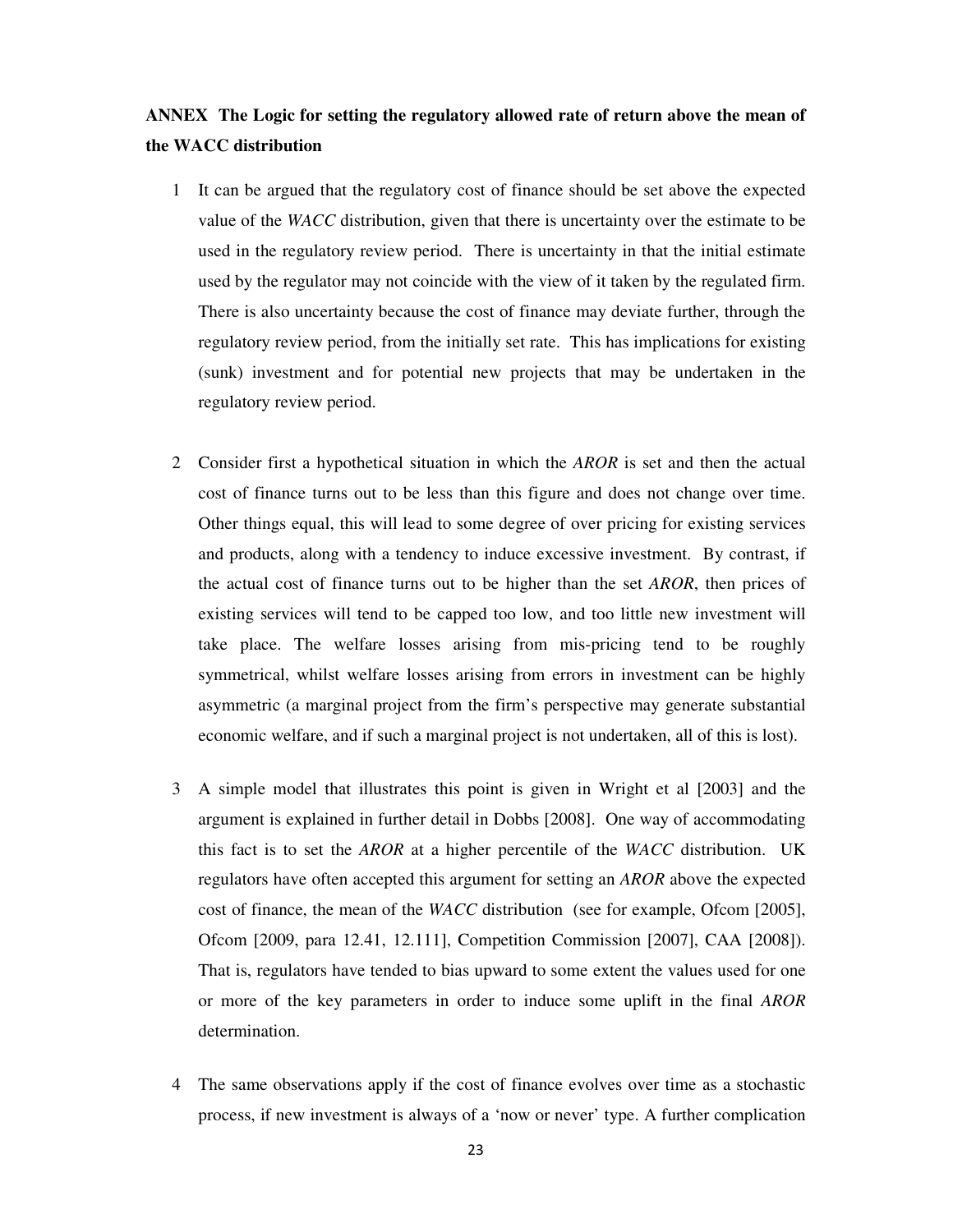when the cost of finance is a stochastic process lies in the fact that projects once implemented are to some extent irreversible and are rarely of the 'now or never' variety. The firm typically has the option not only to choose the start date and initial scale, but also the rate of subsequent expansion. This project flexibility gives rise to option value, and gives the firm an incentive to delay investments and reduce the initial scale and pace of roll out of new investment.<sup>12</sup> The decision making of the firm can often be characterised in terms of its using a higher effective discount or 'hurdle' rate for its investment decisions (see e.g. Ross [1995], Dobbs [2009]). To induce optimal investment, it then would seem that the *AROR* should also be set higher by the regulator to reflect this fact.

- 5 This situation presents difficulties for regulators. If the only control the regulator possesses is that of a price cap, then the choice of that price cap does need to take account of these real options effects – or, welfare sub-optimal under-investment will result. However, regulators inevitably do not wish to be seen to be rewarding firms for their possession of monopoly power (the power to be able delay investments without needing to worry that competitors might steal the opportunity). Indeed, Ofcom is on record as being concerned that real option value that arises from monopoly power should be disallowed.<sup>13</sup> Yet it is in the nature of a regulated firm to have such investment opportunities – and it is precisely for products/ services for which the firm has some degree of monopoly power that are the proper subject for regulatory control. This of course is a debate about instruments and controls. In the absence of other instruments (such as lump sum profit taxes, or mandatory investment requirements), some headroom is socially desirable if new investment is not to be unduly delayed (Hausman [1999]).
- 6 The point is that it is new investment that delivers the lion's share of consumer benefits over time – the level of welfare loss that might arise through some degree of over-pricing of sunk investments is, relative to this, a second order effect. On this view, regulators should not be unduly concerned about short run welfare losses that

 $12$  Even in a competitive industry, the uncertainty has an impact on decision making – the greater the uncertainty, the lower the level of investment that firms will wish to make (see e.g. Dobbs [2004]).

 $\delta$  Ofcom [2005, para 9.54] states that an uplift is valid only if the real option effects are industry wide and would be manifest in a competitive market (i.e. real option effects should not be the result of a dominant firm's market power).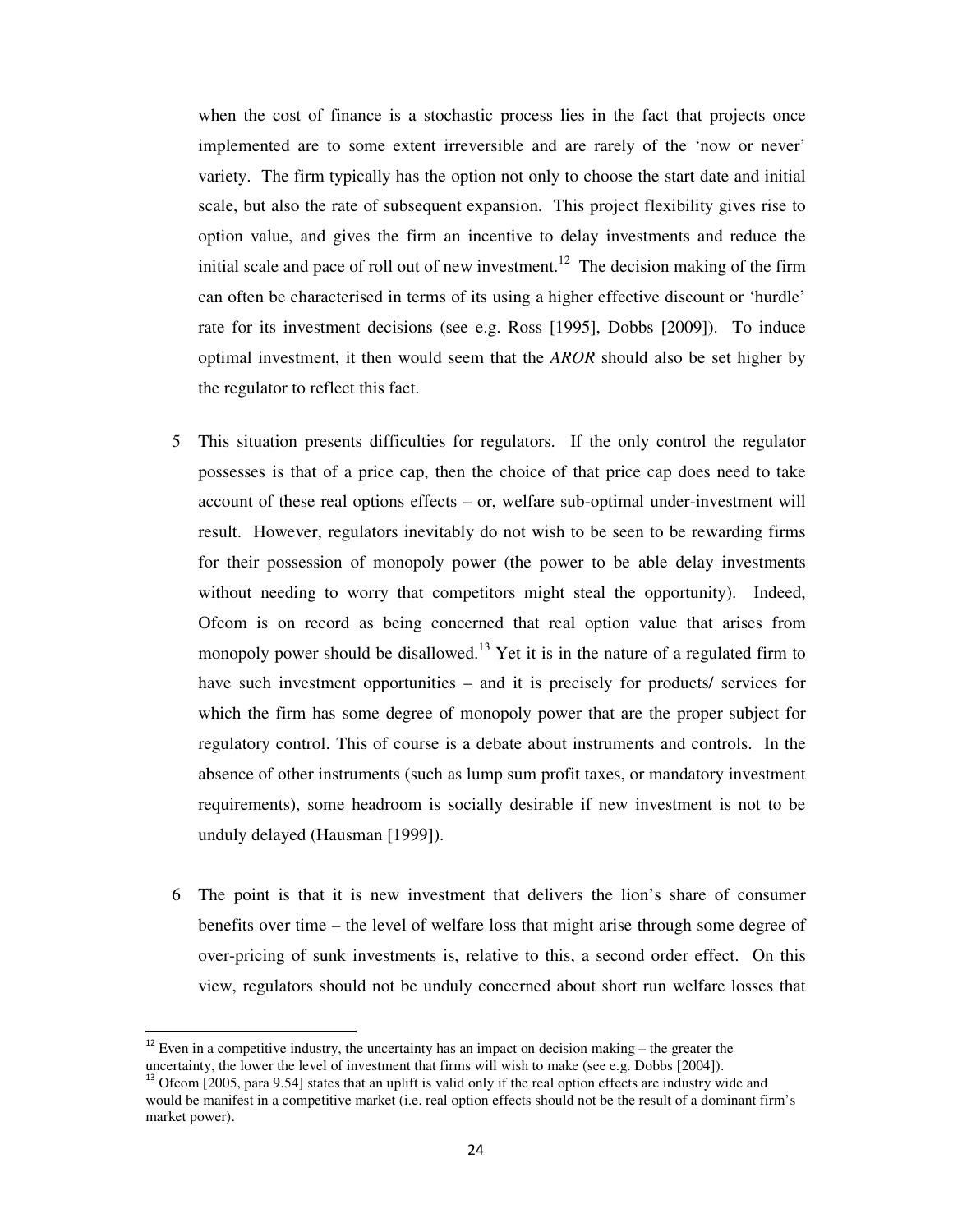might arise from some degree of over-pricing (when some uplift is given to the set *AROR*, relative to the mean of the firm's *WACC* distribution) as the longer term benefits are likely to greatly outweigh them. Unfortunately, regulators tend to be over concerned with the short term (their own performance tends to be judged with respect to short term criteria – such as whether regulated firms appear to be earning excessive profits - the welfare losses that arise from long term under-investment do not impact on this – it is 'over the horizon' and not directly observable).

- 7 Ofcom [2005] proposes that option effects are to be dealt with on a case by case basis, with the onus being on the regulated firm to show that the effects are material, are relevant, and are not due to monopoly power. However, for large regulated companies that are often undertaking a myriad of projects through time, the policy seems to be misguided and essentially unworkable. It is not possible for the regulator to pronounce on each and every potential project that the firm may be considering. A less intrusive, more arms length approach seems preferable – and it seems that the simple adjustment (headroom) when setting the *AROR* is probably the simplest way forward.
- 8 There has been some recent debate concerning the merits of indexing the *AROR* so that it better tracks the true cost of finance over the regulatory review period (see First Economics [2007], CEPA[2007] and Brealey and Franks [2009]). The idea is for the *AROR* to be adjusted whenever there is a change in the underlying risk free rate (or cost of debt and cost of equity. In so far as the firm's view of the overall cost of finance is likely to change with evolving market conditions through the regulatory review period, some form of indexation might help to reduce the extent of error and hence might reduce the extent of uplift required. Indexation does not, of course, address the intrinsic uncertainty concerning the regulated firm's management's view of the cost of finance *vis a vis* the view taken by the regulator. Nor does it address the issues that arise because of project flexibility (real option effects). Finally, indexation for costs of finance is only partial indexation – it is also possible to consider indexation for price changes (inflation). To date, regulators have not embraced these indexation possibilities, so the argument for headroom is clear-cut. What I am suggesting above is that, even if some form of partial indexation is implemented, the rationale for 'headroom' is still very much alive and kicking.